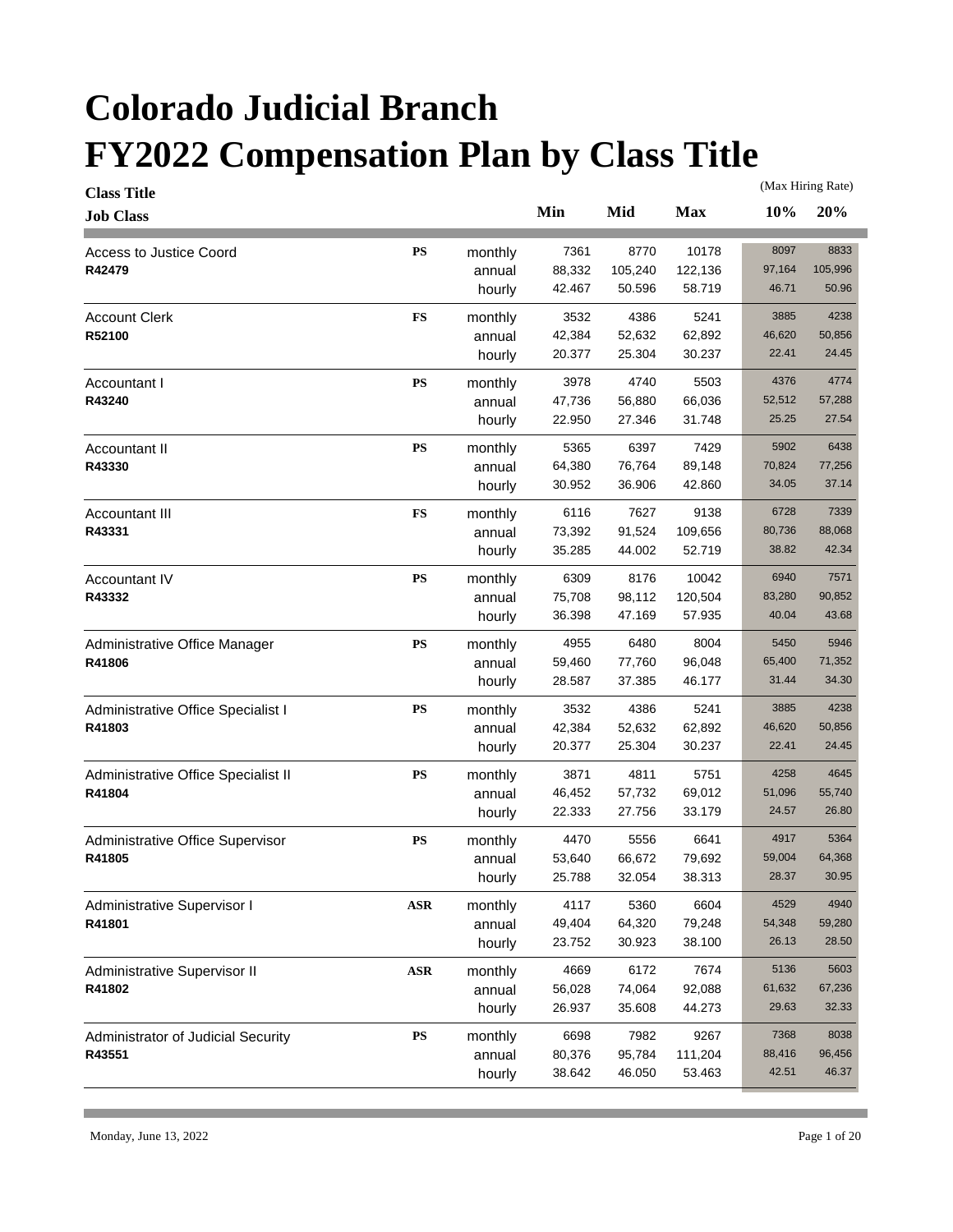| <b>Class Title</b>                      |               |         |         |         |            |         | (Max Hiring Rate) |
|-----------------------------------------|---------------|---------|---------|---------|------------|---------|-------------------|
| <b>Job Class</b>                        |               |         | Min     | Mid     | <b>Max</b> | 10%     | 20%               |
| Appellate Court Assistant I             | $\bf ASR$     | monthly | 3660    | 4362    | 5065       | 4026    | 4392              |
| R41710                                  |               | annual  | 43,920  | 52,344  | 60,780     | 48,312  | 52,704            |
|                                         |               | hourly  | 21.115  | 25.165  | 29.221     | 23.23   | 25.34             |
| Appellate Court Assistant II            | <b>ASR</b>    | monthly | 4038    | 4815    | 5592       | 4442    | 4846              |
| R41720                                  |               | annual  | 48,456  | 57,780  | 67,104     | 53,304  | 58,152            |
|                                         |               | hourly  | 23.296  | 27.779  | 32.262     | 25.63   | 27.96             |
| Appellate Court Assistant III           | <b>ASR</b>    | monthly | 4352    | 5187    | 6022       | 4787    | 5222              |
| R41730                                  |               | annual  | 52,224  | 62,244  | 72,264     | 57,444  | 62,664            |
|                                         |               | hourly  | 25.108  | 29.925  | 34.742     | 27.62   | 30.13             |
| Appellate Law Clerk                     | $\mathbf{PS}$ | monthly | 4934    | 5880    | 6827       | 5427    | 5921              |
| R45030                                  |               | annual  | 59,208  | 70,560  | 81,924     | 65,124  | 71,052            |
|                                         |               | hourly  | 28.465  | 33.923  | 39.387     | 31.31   | 34.16             |
| <b>Application Security Engineer</b>    | PS            | monthly | 7964    | 9548    | 11132      | 8760    | 9557              |
| R44037                                  |               | annual  | 95,568  | 114,576 | 133,584    | 105,120 | 114,684           |
|                                         |               | hourly  | 45.946  | 55.085  | 64.223     | 50.54   | 55.14             |
| Architect & Facilities Planning Manager | <b>PSE</b>    | monthly | 8758    | 10483   | 12208      | 9634    | 10510             |
| R43540                                  |               | annual  | 105,096 | 125,796 | 146,496    | 115,608 | 126,120           |
|                                         |               | hourly  | 50.527  | 60.479  | 70.431     | 55.58   | 60.63             |
| Assistant Chief Building Engineer       | <b>LTC</b>    | monthly | 6732    | 7910    | 9088       | 7405    | 8078              |
| R43553                                  |               | annual  | 80,784  | 94,920  | 109,056    | 88,860  | 96,936            |
|                                         |               | hourly  | 38.838  | 45.635  | 52.431     | 42.72   | 46.60             |
| Assistant Legal Counsel (SCAO)          | $\mathbf{PS}$ | monthly | 7105    | 8466    | 9828       | 7816    | 8526              |
| R43020                                  |               | annual  | 85,260  | 101,592 | 117,936    | 93,792  | 102,312           |
|                                         |               | hourly  | 40.990  | 48.842  | 56.700     | 45.09   | 49.19             |
| <b>Assistant Property Manager</b>       | $\mathbf{PS}$ | monthly | 6952    | 8320    | 9689       | 7647    | 8342              |
| R43554                                  |               | annual  | 83,424  | 99,840  | 116,268    | 91,764  | 100,104           |
|                                         |               | hourly  | 40.108  | 48.000  | 55.898     | 44.12   | 48.13             |
| Assistant Reporter of Decisions         | $\mathbf{PS}$ | monthly | 6593    | 7856    | 9119       | 7252    | 7912              |
| R45071                                  |               | annual  | 79,116  | 94,272  | 109,428    | 87,024  | 94,944            |
|                                         |               | hourly  | 38.037  | 45.323  | 52.610     | 41.84   | 45.65             |
| Audio Visual Engineer I                 | PS            | monthly | 4801    | 5654    | 6507       | 5281    | 5761              |
| R43547                                  |               | annual  | 57,612  | 67,848  | 78,084     | 63,372  | 69,132            |
|                                         |               | hourly  | 27.698  | 32.619  | 37.540     | 30.47   | 33.24             |
| Audio Visual Engineer II                | ${\bf PS}$    | monthly | 5393    | 6381    | 7369       | 5932    | 6472              |
| R43548                                  |               | annual  | 64,716  | 76,572  | 88,428     | 71,184  | 77,664            |
|                                         |               | hourly  | 31.113  | 36.813  | 42.513     | 34.22   | 37.34             |
| Audit Manager                           | $\mathbf{FS}$ | monthly | 8191    | 9760    | 11329      | 9010    | 9829              |
| R43430                                  |               | annual  | 98,292  | 117,120 | 135,948    | 108,120 | 117,948           |
|                                         |               | hourly  | 47.256  | 56.308  | 65.360     | 51.98   | 56.71             |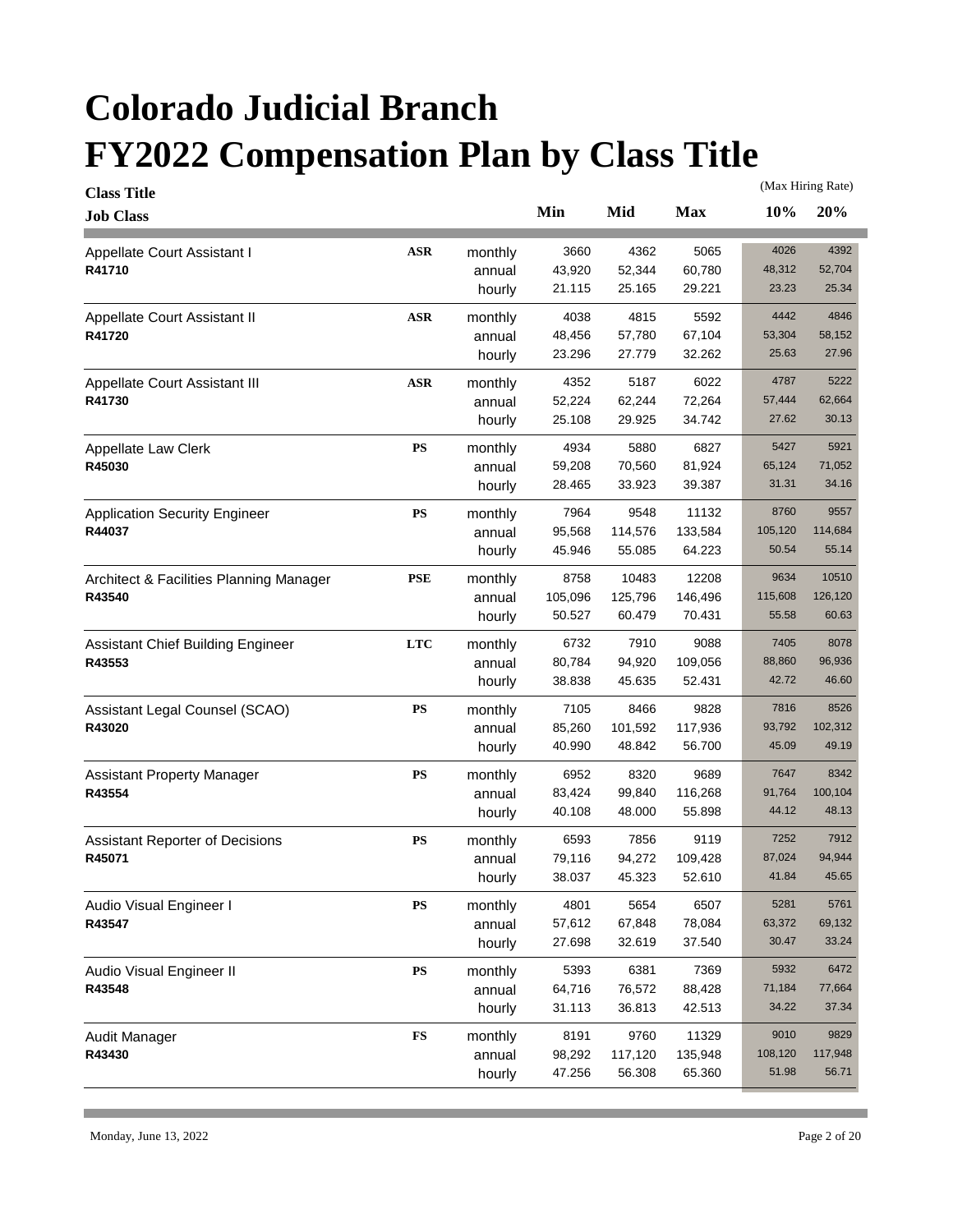| <b>Class Title</b>                  |               |         |        |         |            |        | (Max Hiring Rate) |
|-------------------------------------|---------------|---------|--------|---------|------------|--------|-------------------|
| <b>Job Class</b>                    |               |         | Min    | Mid     | <b>Max</b> | 10%    | 20%               |
| Auditor I                           | <b>FS</b>     | monthly | 4427   | 5521    | 6615       | 4870   | 5312              |
| R43400                              |               | annual  | 53,124 | 66,252  | 79,380     | 58,440 | 63,744            |
|                                     |               | hourly  | 25.540 | 31.852  | 38.163     | 28.10  | 30.65             |
| Auditor II                          | <b>FS</b>     | monthly | 5562   | 6630    | 7699       | 6118   | 6674              |
| R43410                              |               | annual  | 66,744 | 79,560  | 92,388     | 73,416 | 80,088            |
|                                     |               | hourly  | 32.088 | 38.250  | 44.417     | 35.30  | 38.50             |
| Auditor III                         | <b>FS</b>     | monthly | 6467   | 7712    | 8956       | 7114   | 7760              |
| R43420                              |               | annual  | 77,604 | 92,544  | 107,472    | 85,368 | 93,120            |
|                                     |               | hourly  | 37.310 | 44.492  | 51.669     | 41.04  | 44.77             |
| <b>Auxiliary Services</b>           | $\bf ASR$     | monthly | 2286   | 2852    | 3418       | 2515   | 2743              |
| R51100                              |               | annual  | 27,432 | 34,224  | 41,016     | 30,180 | 32,916            |
|                                     |               | hourly  | 13.188 | 16.454  | 19.719     | 14.51  | 15.83             |
| <b>Benefits Specialist</b>          | $\mathbf{PS}$ | monthly | 5693   | 6784    | 7876       | 6262   | 6832              |
| R43341                              |               | annual  | 68,316 | 81,408  | 94,512     | 75,144 | 81,984            |
|                                     |               | hourly  | 32.844 | 39.138  | 45.438     | 36.13  | 39.42             |
| <b>Bilingual Services Assistant</b> | $\mathbf{PS}$ | monthly | 3609   | 4303    | 4997       | 3970   | 4331              |
| R41622                              |               | annual  | 43,308 | 51,636  | 59,964     | 47,640 | 51,972            |
|                                     |               | hourly  | 20.821 | 24.825  | 28.829     | 22.90  | 24.99             |
| <b>Budget Analyst I</b>             | <b>FS</b>     | monthly | 5080   | 6379    | 7678       | 5588   | 6096              |
| R43351                              |               | annual  | 60,960 | 76,548  | 92,136     | 67,056 | 73,152            |
|                                     |               | hourly  | 29.308 | 36.802  | 44.296     | 32.24  | 35.17             |
| <b>Budget Analyst II</b>            | <b>FS</b>     | monthly | 6086   | 7590    | 9094       | 6695   | 7303              |
| R43352                              |               | annual  | 73,032 | 91,080  | 109,128    | 80,340 | 87,636            |
|                                     |               | hourly  | 35.112 | 43.788  | 52.465     | 38.63  | 42.13             |
| <b>Budget Manager</b>               | <b>FS</b>     | monthly | 7557   | 9946    | 12336      | 8313   | 9068              |
| R43370                              |               | annual  | 90,684 | 119,352 | 148,032    | 99,756 | 108,816           |
|                                     |               | hourly  | 43.598 | 57.381  | 71.169     | 47.96  | 52.32             |
| <b>Building Engineer I</b>          | <b>LTC</b>    | monthly | 3396   | 3990    | 4584       | 3736   | 4075              |
| R43541                              |               | annual  | 40,752 | 47,880  | 55,008     | 44,832 | 48,900            |
|                                     |               | hourly  | 19.592 | 23.019  | 26.446     | 21.55  | 23.51             |
| <b>Building Engineer II</b>         | <b>LTC</b>    | monthly | 3905   | 4588    | 5272       | 4296   | 4686              |
| R43542                              |               | annual  | 46,860 | 55,056  | 63,264     | 51,552 | 56,232            |
|                                     |               | hourly  | 22.529 | 26.469  | 30.415     | 24.78  | 27.03             |
| <b>Building Engineer III</b>        | <b>LTC</b>    | monthly | 4881   | 5736    | 6590       | 5369   | 5857              |
| R43543                              |               | annual  | 58,572 | 68,832  | 79,080     | 64,428 | 70,284            |
|                                     |               | hourly  | 28.160 | 33.092  | 38.019     | 30.98  | 33.79             |
| <b>Business Analyst I</b>           | ${\bf PS}$    | monthly | 5305   | 6324    | 7343       | 5836   | 6366              |
| R44071                              |               | annual  | 63,660 | 75,888  | 88,116     | 70,032 | 76,392            |
|                                     |               | hourly  | 30.606 | 36.485  | 42.363     | 33.67  | 36.73             |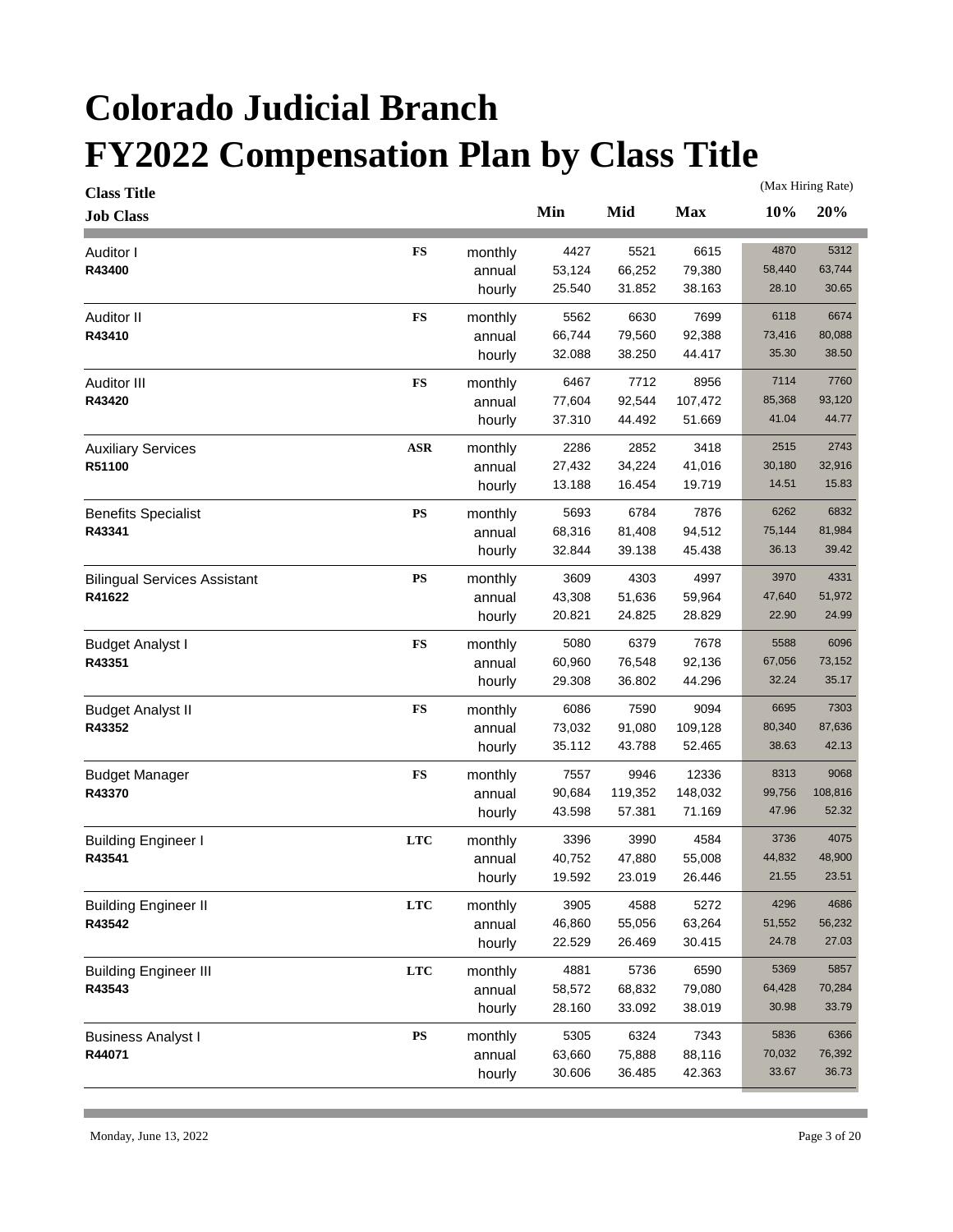| <b>Class Title</b>                        |               |         |         |         |            |         | (Max Hiring Rate) |
|-------------------------------------------|---------------|---------|---------|---------|------------|---------|-------------------|
| <b>Job Class</b>                          |               |         | Min     | Mid     | <b>Max</b> | 10%     | 20%               |
| <b>Business Analyst II</b>                | ${\bf PS}$    | monthly | 5859    | 6982    | 8105       | 6445    | 7031              |
| R44072                                    |               | annual  | 70,308  | 83,784  | 97,260     | 77,340  | 84,372            |
|                                           |               | hourly  | 33.802  | 40.281  | 46.760     | 37.18   | 40.56             |
| <b>Business Intelligence Analyst</b>      | ${\bf PS}$    | monthly | 6698    | 7982    | 9267       | 7368    | 8038              |
| R41841                                    |               | annual  | 80,376  | 95,784  | 111,204    | 88,416  | 96,456            |
|                                           |               | hourly  | 38.642  | 46.050  | 53.463     | 42.51   | 46.37             |
| <b>Business Intelligence Developer</b>    | $\mathbf{PS}$ | monthly | 6896    | 8219    | 9542       | 7586    | 8275              |
| R41840                                    |               | annual  | 82,752  | 98,628  | 114,504    | 91,032  | 99,300            |
|                                           |               | hourly  | 39.785  | 47.417  | 55.050     | 43.77   | 47.74             |
| Case Manager, Useful Public Service       | <b>ASR</b>    | monthly | 3291    | 3922    | 4553       | 3620    | 3949              |
| R41490                                    |               | annual  | 39,492  | 47,064  | 54,636     | 43,440  | 47,388            |
|                                           |               | hourly  | 18.987  | 22.627  | 26.267     | 20.88   | 22.78             |
| <b>Chief Building Engineer</b>            | <b>LTC</b>    | monthly | 8261    | 9887    | 11513      | 9087    | 9913              |
| R43545                                    |               | annual  | 99,132  | 118,644 | 138,156    | 109,044 | 118,956           |
|                                           |               | hourly  | 47.660  | 57.040  | 66.421     | 52.43   | 57.19             |
| <b>Chief Probation Officer I</b>          | <b>EXC</b>    | monthly |         |         | 11611      |         |                   |
| R42010                                    |               | annual  |         |         | 139,332    |         |                   |
|                                           |               | hourly  |         |         | 66.987     |         |                   |
| <b>Chief Probation Officer II</b>         | <b>EXC</b>    | monthly |         |         | 12643      |         |                   |
| R42020                                    |               | annual  |         |         | 151,716    |         |                   |
|                                           |               | hourly  |         |         | 72.940     |         |                   |
| <b>Chief Probation Officer III</b>        | <b>EXC</b>    | monthly |         |         | 13792      |         |                   |
| R42030                                    |               | annual  |         |         | 165,504    |         |                   |
|                                           |               | hourly  |         |         | 79.569     |         |                   |
| <b>Chief Probation Officer IV</b>         | <b>EXC</b>    | monthly |         |         | 14871      |         |                   |
| R42040                                    |               | annual  |         |         | 178,452    |         |                   |
|                                           |               | hourly  |         |         | 85.794     |         |                   |
| <b>Chief Staff Attorney</b>               | $\mathbf{PS}$ | monthly | 9288    | 11072   | 12855      | 10217   | 11146             |
| R45330                                    |               | annual  | 111,456 | 132,864 | 154,260    | 122,604 | 133,752           |
|                                           |               | hourly  | 53.585  | 63.877  | 74.163     | 58.94   | 64.30             |
| <b>Child Support Services Coordinator</b> | PS            | monthly | 5836    | 6954    | 8073       | 6420    | 7003              |
| R43450                                    |               | annual  | 70,032  | 83,448  | 96,876     | 77,040  | 84,036            |
|                                           |               | hourly  | 33.669  | 40.119  | 46.575     | 37.04   | 40.40             |
| Clerk of Court I                          | ${\bf PS}$    | monthly | 4524    | 5394    | 6265       | 4976    | 5429              |
| R41110                                    |               | annual  | 54,288  | 64,728  | 75,180     | 59,712  | 65,148            |
|                                           |               | hourly  | 26.100  | 31.119  | 36.144     | 28.71   | 31.32             |
| Clerk of Court II                         | ${\bf PS}$    | monthly | 4995    | 5956    | 6917       | 5494    | 5994              |
| R41120                                    |               | annual  | 59,940  | 71,472  | 83,004     | 65,928  | 71,928            |
|                                           |               | hourly  | 28.817  | 34.362  | 39.906     | 31.70   | 34.58             |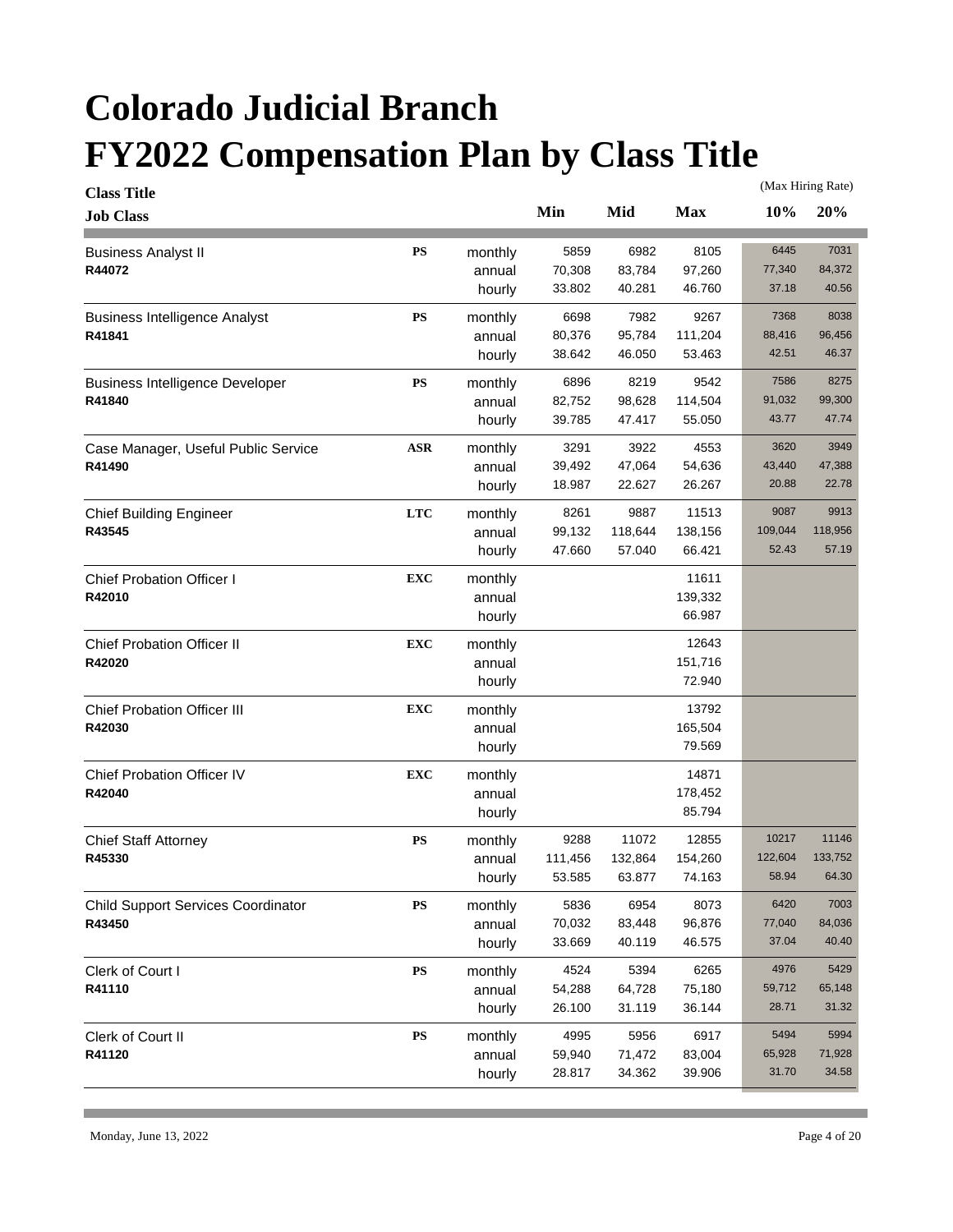| <b>Class Title</b>                               |               |         |         |         |            |         | (Max Hiring Rate) |
|--------------------------------------------------|---------------|---------|---------|---------|------------|---------|-------------------|
| <b>Job Class</b>                                 |               |         | Min     | Mid     | <b>Max</b> | 10%     | 20%               |
| Clerk of Court III                               | ${\bf PS}$    | monthly | 5514    | 6574    | 7633       | 6065    | 6617              |
| R41130                                           |               | annual  | 66,168  | 78,888  | 91,596     | 72,780  | 79,404            |
|                                                  |               | hourly  | 31.812  | 37.927  | 44.037     | 34.99   | 38.18             |
| Clerk of Court IV                                | ${\bf PS}$    | monthly | 6087    | 7258    | 8428       | 6696    | 7304              |
| R41140                                           |               | annual  | 73,044  | 87,096  | 101,136    | 80,352  | 87,648            |
|                                                  |               | hourly  | 35.117  | 41.873  | 48.623     | 38.63   | 42.14             |
| Clerk of Court V                                 | <b>PS</b>     | monthly | 6720    | 8012    | 9303       | 7392    | 8064              |
| R41150                                           |               | annual  | 80,640  | 96,144  | 111,636    | 88,704  | 96,768            |
|                                                  |               | hourly  | 38.769  | 46.223  | 53.671     | 42.65   | 46.52             |
| <b>Clerk of Court VI</b>                         | $\mathbf{PS}$ | monthly | 7417    | 8840    | 10263      | 8159    | 8900              |
| R41160                                           |               | annual  | 89,004  | 106,080 | 123,156    | 97,908  | 106,800           |
|                                                  |               | hourly  | 42.790  | 51.000  | 59.210     | 47.07   | 51.35             |
| <b>Clerk of Court VII</b>                        | PS            | monthly | 8187    | 9759    | 11331      | 9006    | 9824              |
| R41170                                           |               | annual  | 98,244  | 117,108 | 135,972    | 108,072 | 117,888           |
|                                                  |               | hourly  | 47.233  | 56.302  | 65.371     | 51.96   | 56.68             |
| Clerk of Court VIII                              | PS            | monthly | 9040    | 10774   | 12509      | 9944    | 10848             |
| R41171                                           |               | annual  | 108,480 | 129,288 | 150,108    | 119,328 | 130,176           |
|                                                  |               | hourly  | 52.154  | 62.158  | 72.167     | 57.37   | 62.58             |
| Clerk of the Court of Appeals                    | <b>EXC</b>    | monthly | 9642    | 11658   | 13674      | 10606   | 11570             |
| R46010                                           |               | annual  | 115,704 | 139,896 | 164,088    | 127,272 | 138,840           |
|                                                  |               | hourly  | 55.627  | 67.258  | 78.888     | 61.19   | 66.75             |
| Clerk of the Supreme Court                       | <b>EXC</b>    | monthly | 10645   | 12541   | 14437      | 11710   | 12774             |
| R41180                                           |               | annual  | 127,740 | 150,492 | 173,244    | 140,520 | 153,288           |
|                                                  |               | hourly  | 61.413  | 72.352  | 83.290     | 67.56   | 73.70             |
| <b>Collections Assistant</b>                     | <b>PS</b>     | monthly | 2826    | 3368    | 3911       | 3109    | 3391              |
| R41360                                           |               | annual  | 33,912  | 40,416  | 46,932     | 37,308  | 40,692            |
|                                                  |               | hourly  | 16.304  | 19.431  | 22.563     | 17.94   | 19.56             |
| <b>Collections Investigator</b>                  | <b>PS</b>     | monthly | 3902    | 4652    | 5403       | 4292    | 4682              |
| R41350                                           |               | annual  | 46,824  | 55,824  | 64,836     | 51,504  | 56,184            |
|                                                  |               | hourly  | 22.512  | 26.838  | 31.171     | 24.76   | 27.01             |
| <b>Compensation &amp; Classification Analyst</b> | PS            | monthly | 5155    | 6145    | 7135       | 5670    | 6186              |
| R43213                                           |               | annual  | 61,860  | 73,740  | 85,620     | 68,040  | 74,232            |
|                                                  |               | hourly  | 29.740  | 35.452  | 41.163     | 32.71   | 35.69             |
| Conference Event Planner/Coordinator             | ${\bf PS}$    | monthly | 5155    | 6145    | 7135       | 5670    | 6186              |
| R43476                                           |               | annual  | 61,860  | 73,740  | 85,620     | 68,040  | 74,232            |
|                                                  |               | hourly  | 29.740  | 35.452  | 41.163     | 32.71   | 35.69             |
| CONTRACT AUXILIARY SERVICES                      | <b>ASR</b>    | monthly | 2286    | 2852    | 3418       | 2515    | 2743              |
| 495110                                           |               |         |         |         |            |         |                   |
|                                                  |               | annual  | 27,432  | 34,224  | 41,016     | 30,180  | 32,916            |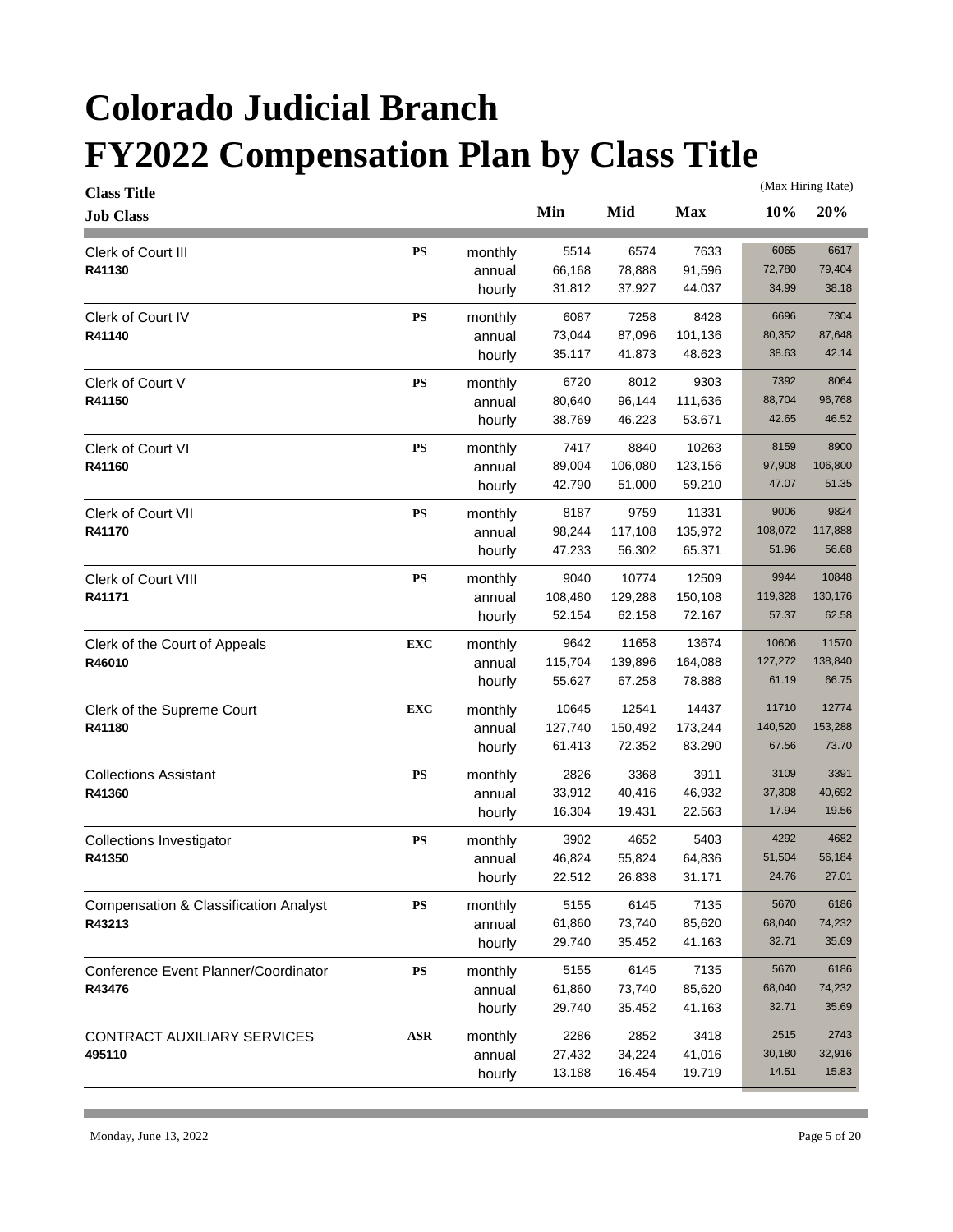| <b>Class Title</b>                    |                |         |        |        |            |        | (Max Hiring Rate) |
|---------------------------------------|----------------|---------|--------|--------|------------|--------|-------------------|
| <b>Job Class</b>                      |                |         | Min    | Mid    | <b>Max</b> | 10%    | 20%               |
| CONTRACT COLLECTIONS INVESTIGATOR     | <b>PS</b>      | monthly | 3902   | 4652   | 5403       | 4292   | 4682              |
| 413500                                |                | annual  | 46,824 | 55,824 | 64,836     | 51,504 | 56,184            |
|                                       |                | hourly  | 22.512 | 26.838 | 31.171     | 24.76  | 27.01             |
| CONTRACT COURT JUDICIAL ASSISTANT     | <b>ASR</b>     | monthly | 3233   | 4056   | 4879       | 3556   | 3880              |
| 495120                                |                | annual  | 38,796 | 48,672 | 58,548     | 42,672 | 46,560            |
|                                       |                | hourly  | 18.652 | 23.400 | 28.148     | 20.52  | 22.38             |
| <b>CONTRACT MAGISTRATE</b>            | <b>EXC</b>     | monthly |        |        | 12724      |        |                   |
| 450550                                |                | annual  |        |        | 152,688    |        |                   |
|                                       |                | hourly  |        |        | 73.408     |        |                   |
| <b>Contract Management Specialist</b> | <b>FS</b>      | monthly | 4686   | 5662   | 6638       | 5155   | 5623              |
| R46205                                |                | annual  | 56,232 | 67,944 | 79,656     | 61,860 | 67,476            |
|                                       |                | hourly  | 27.035 | 32.665 | 38.296     | 29.74  | 32.44             |
| CONTRACT PROB SOLV CT COORD II        | <b>PS</b>      | monthly | 5527   | 6587   | 7647       | 6080   | 6632              |
| 416720                                |                | annual  | 66,324 | 79,044 | 91,764     | 72,960 | 79,584            |
|                                       |                | hourly  | 31.887 | 38.002 | 44.117     | 35.08  | 38.26             |
| CONTRACT PROB SOLV CT COORDINATOR I   | <b>PS</b>      | monthly | 5006   | 5966   | 6926       | 5507   | 6007              |
| 416710                                |                | annual  | 60,072 | 71,592 | 83,112     | 66,084 | 72,084            |
|                                       |                | hourly  | 28.881 | 34.419 | 39.958     | 31.77  | 34.66             |
| <b>CONTRACT PROBATION OFFICER</b>     | <b>PS</b>      | monthly | 4126   | 5792   | 7457       | 4539   | 4951              |
| 458000                                |                | annual  | 49,512 | 69,504 | 89,484     | 54,468 | 59,412            |
|                                       |                | hourly  | 23.804 | 33.415 | 43.021     | 26.19  | 28.56             |
| <b>CONTRACT PROBATION SUPERVISOR</b>  | <b>PS</b>      | monthly | 6096   | 7479   | 8862       | 6706   | 7315              |
| 458100                                |                | annual  | 73,152 | 89,748 | 106,344    | 80,472 | 87,780            |
|                                       |                | hourly  | 35.169 | 43.148 | 51.127     | 38.69  | 42.20             |
| CONTRACT SELF-REP LITIGANT COORD      | <b>PS</b>      | monthly | 4040   | 4940   | 5840       | 4444   | 4848              |
| 450400                                |                | annual  | 48,480 | 59,280 | 70,080     | 53,328 | 58,176            |
|                                       |                | hourly  | 23.308 | 28.500 | 33.692     | 25.64  | 27.97             |
| CONTRACT SPECIALIST                   | <b>ASR</b>     | monthly | 3779   | 4613   | 5447       | 4157   | 4535              |
| 495710                                |                | annual  | 45,348 | 55,356 | 65,364     | 49,884 | 54,420            |
|                                       |                | hourly  | 21.802 | 26.613 | 31.425     | 23.98  | 26.16             |
| <b>CONTRACT SUPERVISOR I</b>          | $\mathbf{ASR}$ | monthly | 4117   | 5361   | 6605       | 4529   | 4940              |
| 495720                                |                | annual  | 49,404 | 64,332 | 79,260     | 54,348 | 59,280            |
|                                       |                | hourly  | 23.752 | 30.929 | 38.106     | 26.13  | 28.50             |
| <b>CONTRACT SUPERVISOR II</b>         | $\mathbf{ASR}$ | monthly | 4669   | 6172   | 7674       | 5136   | 5603              |
| 495730                                |                | annual  | 56,028 | 74,064 | 92,088     | 61,632 | 67,236            |
|                                       |                | hourly  | 26.937 | 35.608 | 44.273     | 29.63  | 32.33             |
| CONTRACT SUPPORT SERVICES CLERK       | $\mathbf{ASR}$ | monthly | 3233   | 4056   | 4879       | 3556   | 3880              |
| 495130                                |                | annual  | 38,796 | 48,672 | 58,548     | 42,672 | 46,560            |
|                                       |                | hourly  | 18.652 | 23.400 | 28.148     | 20.52  | 22.38             |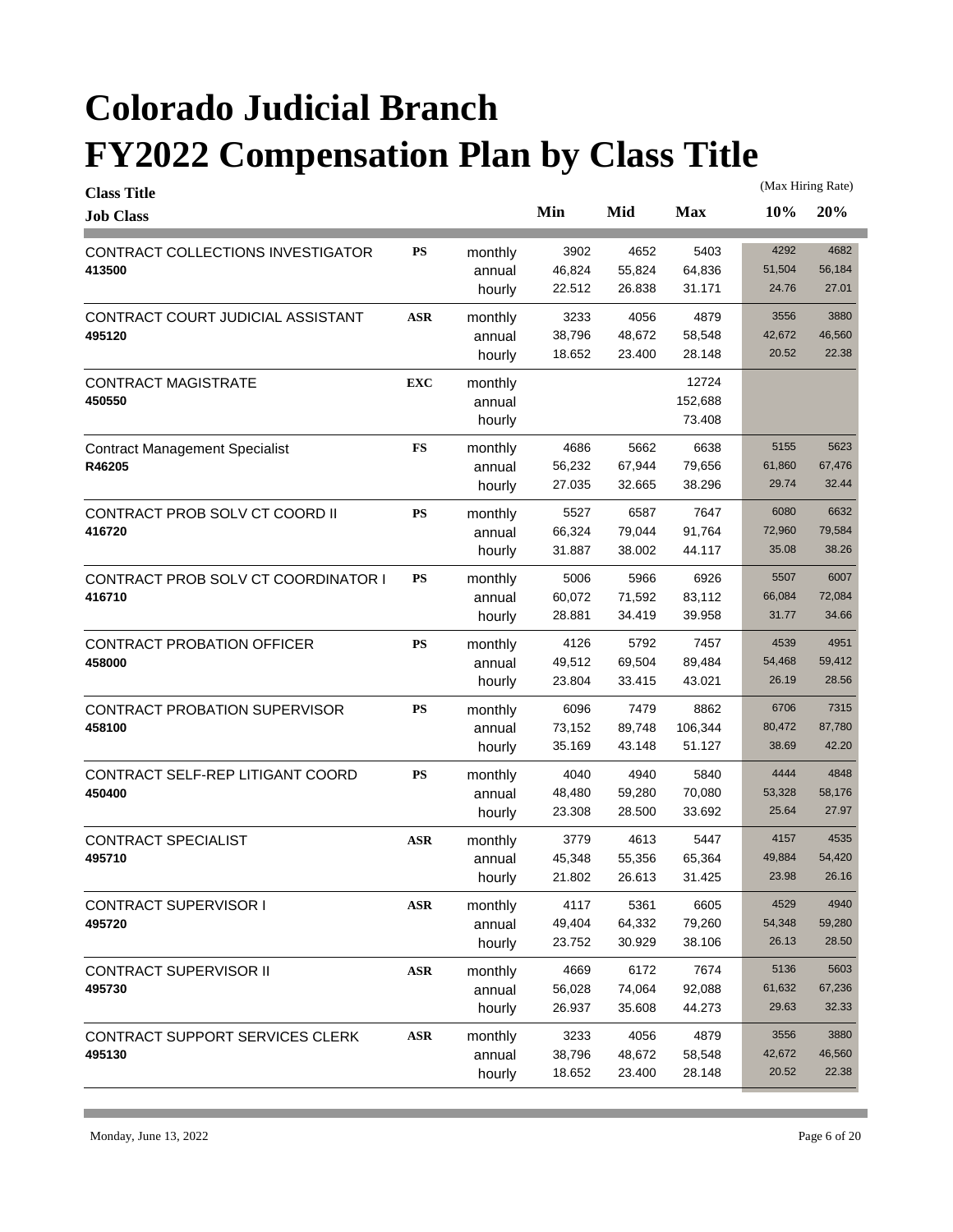| <b>Class Title</b>                              |               |         |         |         |            |         | (Max Hiring Rate) |
|-------------------------------------------------|---------------|---------|---------|---------|------------|---------|-------------------|
| <b>Job Class</b>                                |               |         | Min     | Mid     | <b>Max</b> | 10%     | 20%               |
| CONTRACT TEMP AUXILIARY SERVICES                | <b>ASR</b>    | monthly | 2286    | 2852    | 3418       | 2515    | 2743              |
| T495XX                                          |               | annual  | 27,432  | 34,224  | 41,016     | 30,180  | 32,916            |
|                                                 |               | hourly  | 13.188  | 16.454  | 19.719     | 14.51   | 15.83             |
| CONTRACT TEMP COURT JUDICIAL ASSIST             | <b>ASR</b>    | monthly | 3233    | 4056    | 4879       | 3556    | 3880              |
| <b>T512XX</b>                                   |               | annual  | 38,796  | 48,672  | 58,548     | 42,672  | 46,560            |
|                                                 |               | hourly  | 18.652  | 23.400  | 28.148     | 20.52   | 22.38             |
| CONTRACT TEMP COURT REPORTER                    | <b>ASR</b>    | monthly | 3624    | 5220    | 6817       | 3986    | 4349              |
| T416XX                                          |               | annual  | 43,488  | 62,640  | 81,804     | 47,832  | 52,188            |
|                                                 |               | hourly  | 20.908  | 30.115  | 39.329     | 23.00   | 25.09             |
| CONTRACT TEMP COURT REPORTER REAL               | <b>ASR</b>    | monthly | 4805    | 5811    | 6817       | 5286    | 5766              |
| T417XX                                          |               | annual  | 57,660  | 69,732  | 81,804     | 63,432  | 69,192            |
|                                                 |               | hourly  | 27.721  | 33.525  | 39.329     | 30.50   | 33.27             |
| <b>CONTRACT TEMP PROBATION OFFICER</b>          | PS            | monthly | 4126    | 5792    | 7457       | 4539    | 4951              |
| <b>T580XX</b>                                   |               | annual  | 49,512  | 69,504  | 89,484     | 54,468  | 59,412            |
|                                                 |               | hourly  | 23.804  | 33.415  | 43.021     | 26.19   | 28.56             |
| CONTRACT TEMP PROFESSIONAL SERVICE              | PS            | monthly | 3088    | 8980    | 14871      | 3397    | 3706              |
| T603XX                                          |               | annual  | 37,056  | 107,760 | 178,452    | 40,764  | 44,472            |
|                                                 |               | hourly  | 17.815  | 51.808  | 85.794     | 19.60   | 21.38             |
| <b>Contracts Specialist II</b>                  | $\mathbf{FS}$ | monthly | 5080    | 6379    | 7678       | 5588    | 6096              |
| R46207                                          |               | annual  | 60,960  | 76,548  | 92,136     | 67,056  | 73,152            |
|                                                 |               | hourly  | 29.308  | 36.802  | 44.296     | 32.24   | 35.17             |
| Controller                                      | FS            | monthly | 8553    | 10655   | 12757      | 9408    | 10264             |
| R43371                                          |               | annual  | 102,636 | 127,860 | 153,084    | 112,896 | 123,168           |
|                                                 |               | hourly  | 49.344  | 61.471  | 73.598     | 54.28   | 59.22             |
| <b>Correctional Treatment Board Coordinator</b> | ${\bf PS}$    | monthly | 5693    | 6784    | 7876       | 6262    | 6832              |
| R43484                                          |               | annual  | 68,316  | 81,408  | 94,512     | 75,144  | 81,984            |
|                                                 |               | hourly  | 32.844  | 39.138  | 45.438     | 36.13   | 39.42             |
| Counsel to the Chief Justice                    | <b>EXE</b>    | monthly | 8753    | 10429   | 12105      | 9628    | 10504             |
| R45326                                          |               | annual  | 105,036 | 125,148 | 145,260    | 115,536 | 126,048           |
|                                                 |               | hourly  | 50.498  | 60.167  | 69.837     | 55.55   | 60.60             |
| <b>Court Education Specialist</b>               | PS            | monthly | 5693    | 6784    | 7876       | 6262    | 6832              |
| R42470                                          |               | annual  | 68,316  | 81,408  | 94,512     | 75,144  | 81,984            |
|                                                 |               | hourly  | 32.844  | 39.138  | 45.438     | 36.13   | 39.42             |
| Court Executive I                               | <b>EXC</b>    | monthly |         |         | 11611      |         |                   |
| R41010                                          |               | annual  |         |         | 139,332    |         |                   |
|                                                 |               | hourly  |         |         | 66.987     |         |                   |
| <b>Court Executive II</b>                       | <b>EXC</b>    | monthly |         |         | 12643      |         |                   |
| R41020                                          |               | annual  |         |         | 151,716    |         |                   |
|                                                 |               | hourly  |         |         | 72.940     |         |                   |
|                                                 |               |         |         |         |            |         |                   |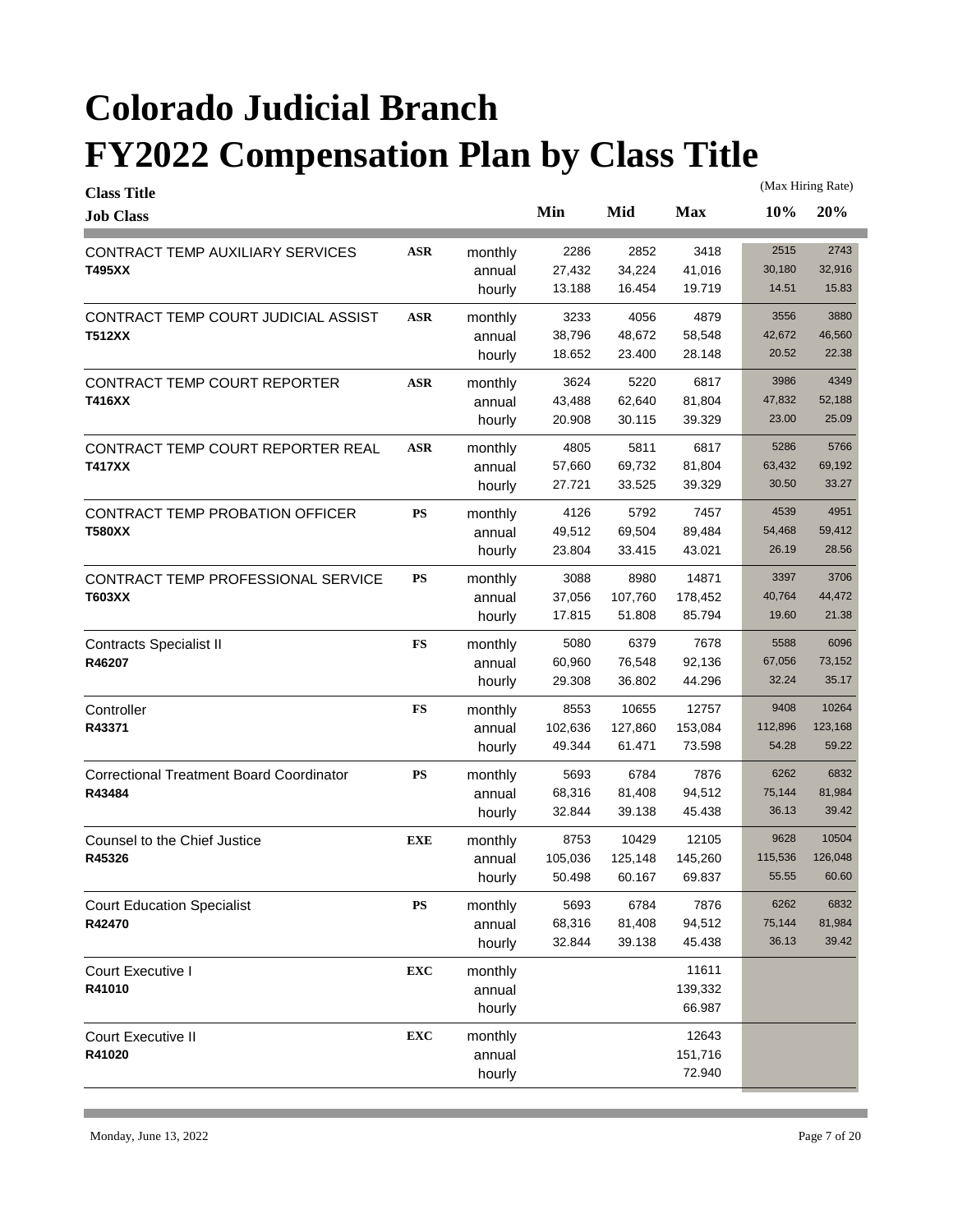| <b>Class Title</b>                 |               |                   |        |         |            |         | (Max Hiring Rate) |
|------------------------------------|---------------|-------------------|--------|---------|------------|---------|-------------------|
| <b>Job Class</b>                   |               |                   | Min    | Mid     | <b>Max</b> | 10%     | 20%               |
| <b>Court Executive III</b>         | <b>EXC</b>    | monthly           |        |         | 13792      |         |                   |
| R41030                             |               | annual            |        |         | 165,504    |         |                   |
|                                    |               | hourly            |        |         | 79.569     |         |                   |
| Court Executive IV                 | <b>EXC</b>    | monthly           |        |         | 14871      |         |                   |
| R41040                             |               | annual            |        |         | 178,452    |         |                   |
|                                    |               | hourly            |        |         | 85.794     |         |                   |
| Court Interpreter                  | <b>PS</b>     | monthly           | 4657   | 5552    | 6446       | 5123    | 5588              |
| R41621                             |               | annual            | 55,884 | 66,624  | 77,352     | 61,476  | 67,056            |
|                                    |               | hourly            | 26.867 | 32.031  | 37.188     | 29.56   | 32.24             |
| <b>Court Judicial Assistant</b>    | <b>ASR</b>    | monthly           | 3233   | 4056    | 4879       | 3556    | 3880              |
| R51200                             |               | annual            | 38,796 | 48,672  | 58,548     | 42,672  | 46,560            |
|                                    |               | hourly            | 18.652 | 23.400  | 28.148     | 20.52   | 22.38             |
| Court Liaison I                    | <b>PS</b>     | monthly           | 4000   | 4760    | 5520       | 4400    | 4800              |
| R42489                             |               | annual            | 48,000 | 57,120  | 66,240     | 52,800  | 57,600            |
|                                    |               | hourly            | 23.077 | 27.462  | 31.846     | 25.38   | 27.69             |
|                                    |               |                   |        |         |            |         |                   |
| Court Liaison II                   | <b>PS</b>     | monthly           | 5527   | 6587    | 7647       | 6080    | 6632              |
| R42490                             |               | annual            | 66,324 | 79,044  | 91,764     | 72,960  | 79,584            |
|                                    |               | hourly            | 31.887 | 38.002  | 44.117     | 35.08   | 38.26             |
| <b>Court Operations Specialist</b> | <b>PS</b>     | monthly           | 3825   | 4754    | 5683       | 4208    | 4590              |
| R41441                             |               | annual            | 45,900 | 57,048  | 68,196     | 50,496  | 55,080            |
|                                    |               | hourly            | 22.067 | 27.427  | 32.787     | 24.28   | 26.48             |
| Court Programs Analyst I           | <b>PS</b>     | monthly           | 5155   | 6145    | 7135       | 5670    | 6186              |
| R42472                             |               | annual            | 61,860 | 73,740  | 85,620     | 68,040  | 74,232            |
|                                    |               | hourly            | 29.740 | 35.452  | 41.163     | 32.71   | 35.69             |
| Court Programs Analyst II          | <b>PS</b>     | monthly           | 5693   | 6784    | 7876       | 6262    | 6832              |
| R42473                             |               | annual            | 68,316 | 81,408  | 94,512     | 75,144  | 81,984            |
|                                    |               | hourly            | 32.844 | 39.138  | 45.438     | 36.13   | 39.42             |
| Court Programs Analyst III         | <b>PS</b>     | monthly           | 6698   | 7982    | 9267       | 7368    | 8038              |
| R42474                             |               | annual            | 80,376 | 95,784  | 111,204    | 88,416  | 96,456            |
|                                    |               | hourly            | 38.642 | 46.050  | 53.463     | 42.51   | 46.37             |
| Court Programs Analyst IV          | $\mathbf{PS}$ | monthly           | 7729   | 9208    | 10687      | 8502    | 9275              |
| R42475                             |               | annual            | 92,748 | 110,496 | 128,244    | 102,024 | 111,300           |
|                                    |               | hourly            | 44.590 | 53.123  | 61.656     | 49.05   | 53.51             |
| Court Reporter I (Real Time)       | ASR           |                   | 4805   | 5728    | 6652       | 5286    | 5766              |
| R41611                             |               | monthly<br>annual | 57,660 | 68,736  | 79,824     | 63,432  | 69,192            |
|                                    |               | hourly            | 27.721 | 33.046  | 38.377     | 30.50   | 33.27             |
|                                    |               |                   |        |         |            |         |                   |
| Court Reporter I (uncertified)     | ASR           | monthly           | 3624   | 4322    | 5020       | 3986    | 4349              |
| R41610                             |               | annual            | 43,488 | 51,864  | 60,240     | 47,832  | 52,188            |
|                                    |               | hourly            | 20.908 | 24.935  | 28.962     | 23.00   | 25.09             |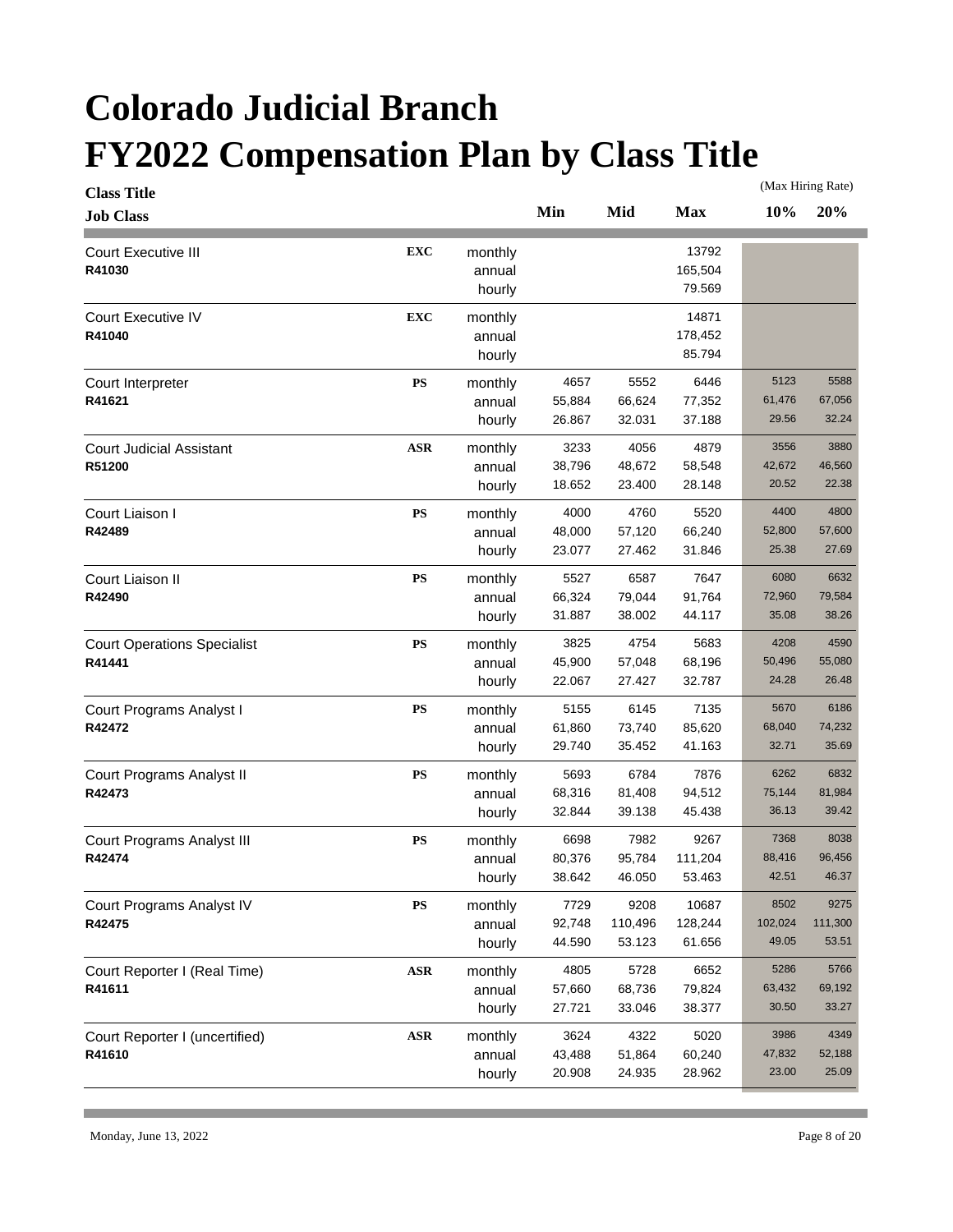| <b>Class Title</b>                    |                |         |         |         |            |         | (Max Hiring Rate) |
|---------------------------------------|----------------|---------|---------|---------|------------|---------|-------------------|
| <b>Job Class</b>                      |                |         | Min     | Mid     | <b>Max</b> | 10%     | 20%               |
| Court Reporter II (certified)         | $\mathbf{ASR}$ | monthly | 4690    | 5590    | 6489       | 5159    | 5628              |
| R41630                                |                | annual  | 56,280  | 67,080  | 77,868     | 61,908  | 67,536            |
|                                       |                | hourly  | 27.058  | 32.250  | 37.437     | 29.76   | 32.47             |
| Court Reporter II (Real Time)         | <b>ASR</b>     | monthly | 4925    | 5871    | 6817       | 5418    | 5910              |
| R41631                                |                | annual  | 59,100  | 70,452  | 81,804     | 65,016  | 70,920            |
|                                       |                | hourly  | 28.413  | 33.871  | 39.329     | 31.26   | 34.10             |
| Court Translator- Spanish             | ps             | monthly | 5823    | 6939    | 8055       | 6405    | 6988              |
| R41623                                |                | annual  | 69,876  | 83,268  | 96,660     | 76,860  | 83,856            |
|                                       |                | hourly  | 33.594  | 40.033  | 46.471     | 36.95   | 40.32             |
| <b>Customer Support Team Lead</b>     | PS             | monthly | 6414    | 7644    | 8873       | 7055    | 7697              |
| R44080                                |                | annual  | 76,968  | 91,728  | 106,476    | 84,660  | 92,364            |
|                                       |                | hourly  | 37.004  | 44.100  | 51.190     | 40.70   | 44.41             |
| Customer Support Technician I         | ASR            | monthly | 3395    | 4259    | 5123       | 3734    | 4074              |
| R44081                                |                | annual  | 40,740  | 51,108  | 61,476     | 44,808  | 48,888            |
|                                       |                | hourly  | 19.587  | 24.571  | 29.556     | 21.54   | 23.50             |
| <b>Customer Support Technician II</b> | <b>ASR</b>     | monthly | 3932    | 4762    | 5591       | 4325    | 4718              |
| R44082                                |                | annual  | 47,184  | 57,144  | 67,092     | 51,900  | 56,616            |
|                                       |                | hourly  | 22.685  | 27.473  | 32.256     | 24.95   | 27.22             |
| Deputy Chief Probation Officer        | PS             | monthly | 8089    | 9671    | 11253      | 8898    | 9707              |
| R42120                                |                | annual  | 97,068  | 116,052 | 135,036    | 106,776 | 116,484           |
|                                       |                | hourly  | 46.667  | 55.794  | 64.921     | 51.33   | 56.00             |
| Deputy Chief Staff Attorney           | PS             | monthly | 8623    | 10276   | 11930      | 9485    | 10348             |
| R45320                                |                | annual  | 103,476 | 123,312 | 143,160    | 113,820 | 124,176           |
|                                       |                | hourly  | 49.748  | 59.285  | 68.827     | 54.72   | 59.70             |
| <b>Deputy Court Executive</b>         | PS             | monthly | 8089    | 9671    | 11253      | 8898    | 9707              |
| R41070                                |                | annual  | 97,068  | 116,052 | 135,036    | 106,776 | 116,484           |
|                                       |                | hourly  | 46.667  | 55.794  | 64.921     | 51.33   | 56.00             |
| Deputy Director of ITS                | <b>PS</b>      | monthly | 10125   | 11920   | 13715      | 11138   | 12150             |
| R44011                                |                | annual  | 121,500 | 143,040 | 164,580    | 133,656 | 145,800           |
|                                       |                | hourly  | 58.413  | 68.769  | 79.125     | 64.26   | 70.10             |
| Director of Court Services            | <b>EXC</b>     | monthly |         |         | 14871      |         |                   |
| R43460                                |                | annual  |         |         | 178,452    |         |                   |
|                                       |                | hourly  |         |         | 85.794     |         |                   |
| <b>Director of Financial Services</b> | <b>EXC</b>     | monthly |         |         | 14871      |         |                   |
| R43380                                |                | annual  |         |         | 178,452    |         |                   |
|                                       |                | hourly  |         |         | 85.794     |         |                   |
| Director of Human Resources           | <b>EXC</b>     | monthly |         |         | 14871      |         |                   |
| R43200                                |                | annual  |         |         | 178,452    |         |                   |
|                                       |                | hourly  |         |         | 85.794     |         |                   |
|                                       |                |         |         |         |            |         |                   |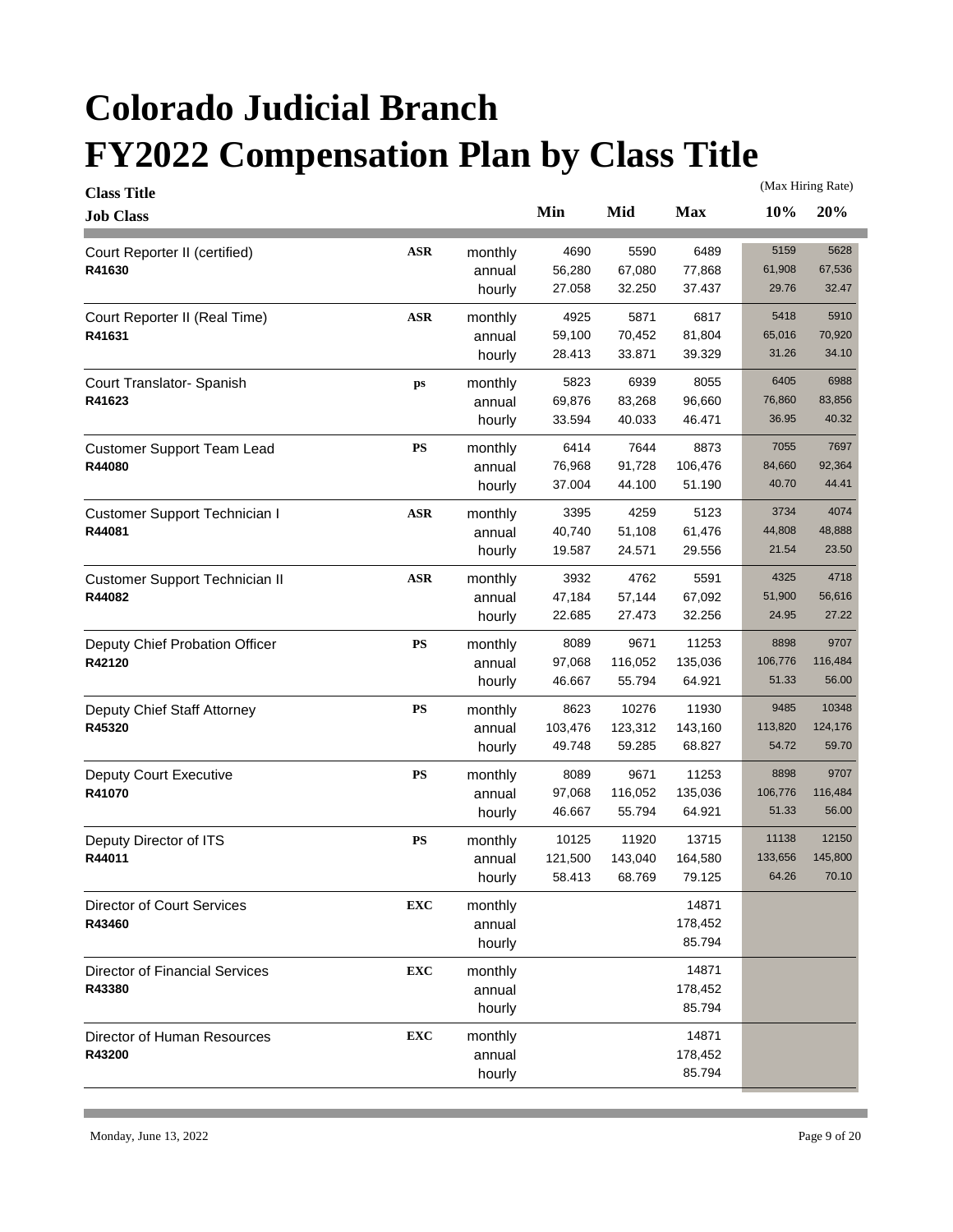| <b>Class Title</b>                          |               |         |        |         |            |        | (Max Hiring Rate) |
|---------------------------------------------|---------------|---------|--------|---------|------------|--------|-------------------|
| <b>Job Class</b>                            |               |         | Min    | Mid     | <b>Max</b> | 10%    | 20%               |
| Director of Information Technology Services | <b>EXC</b>    | monthly |        |         | 14871      |        |                   |
| R44010                                      |               | annual  |        |         | 178,452    |        |                   |
|                                             |               | hourly  |        |         | 85.794     |        |                   |
| Director of ODR                             | <b>PS</b>     | monthly | 6195   | 7384    | 8572       | 6814   | 7434              |
| R43120                                      |               | annual  | 74,340 | 88,608  | 102,864    | 81,768 | 89,208            |
|                                             |               | hourly  | 35.740 | 42.600  | 49.454     | 39.31  | 42.89             |
| <b>Director of Probation Services</b>       | <b>EXC</b>    | monthly |        |         | 14871      |        |                   |
| R43130                                      |               | annual  |        |         | 178,452    |        |                   |
|                                             |               | hourly  |        |         | 85.794     |        |                   |
| Distance Learning Program Manager           | <b>PS</b>     | monthly | 6195   | 7384    | 8572       | 6814   | 7434              |
| R43473                                      |               | annual  | 74,340 | 88,608  | 102,864    | 81,768 | 89,208            |
|                                             |               | hourly  | 35.740 | 42.600  | 49.454     | 39.31  | 42.89             |
| <b>Distance Learning Specialist</b>         | <b>PS</b>     | monthly | 5693   | 6784    | 7876       | 6262   | 6832              |
| R43474                                      |               | annual  | 68,316 | 81,408  | 94,512     | 75,144 | 81,984            |
|                                             |               | hourly  | 32.844 | 39.138  | 45.438     | 36.13  | 39.42             |
| <b>Education Specialist</b>                 | <b>PS</b>     | monthly | 5693   | 6784    | 7876       | 6262   | 6832              |
| R43470                                      |               | annual  | 68,316 | 81,408  | 94,512     | 75,144 | 81,984            |
|                                             |               | hourly  | 32.844 | 39.138  | 45.438     | 36.13  | 39.42             |
| Executive Assistant to the SCA              | ${\bf PS}$    | monthly | 5693   | 6784    | 7876       | 6262   | 6832              |
| R41051                                      |               | annual  | 68,316 | 81,408  | 94,512     | 75,144 | 81,984            |
|                                             |               | hourly  | 32.844 | 39.138  | 45.438     | 36.13  | 39.42             |
| Facilities Designer/Planner                 | <b>PSE</b>    | monthly | 6618   | 7894    | 9169       | 7280   | 7942              |
| R43550                                      |               | annual  | 79,416 | 94,728  | 110,028    | 87,360 | 95,304            |
|                                             |               | hourly  | 38.181 | 45.542  | 52.898     | 42.00  | 45.82             |
| <b>Family Court Facilitator</b>             | ${\bf PS}$    | monthly | 5209   | 6208    | 7207       | 5730   | 6251              |
| R43030                                      |               | annual  | 62,508 | 74,496  | 86,484     | 68,760 | 75,012            |
|                                             |               | hourly  | 30.052 | 35.815  | 41.579     | 33.06  | 36.06             |
| <b>Financial Analyst I</b>                  | <b>FS</b>     | monthly | 5155   | 6228    | 7302       | 5670   | 6186              |
| R46110                                      |               | annual  | 61,860 | 74,736  | 87,624     | 68,040 | 74,232            |
|                                             |               | hourly  | 29.740 | 35.931  | 42.127     | 32.71  | 35.69             |
| <b>Financial Analyst II</b>                 | ${\bf FS}$    | monthly | 6138   | 7319    | 8500       | 6752   | 7366              |
| R46111                                      |               | annual  | 73,656 | 87,828  | 102,000    | 81,024 | 88,392            |
|                                             |               | hourly  | 35.412 | 42.225  | 49.038     | 38.95  | 42.50             |
| <b>Financial Analyst III</b>                | $\mathbf{FS}$ | monthly | 7297   | 8702    | 10107      | 8027   | 8756              |
| R46112                                      |               | annual  | 87,564 | 104,424 | 121,284    | 96,324 | 105,072           |
|                                             |               | hourly  | 42.098 | 50.204  | 58.310     | 46.31  | 50.52             |
| <b>Financial System Owner</b>               | ${\bf PS}$    | monthly | 7348   | 8756    | 10165      | 8083   | 8818              |
| R46400                                      |               | annual  | 88,176 | 105,072 | 121,980    | 96,996 | 105,816           |
|                                             |               | hourly  | 42.392 | 50.515  | 58.644     | 46.63  | 50.87             |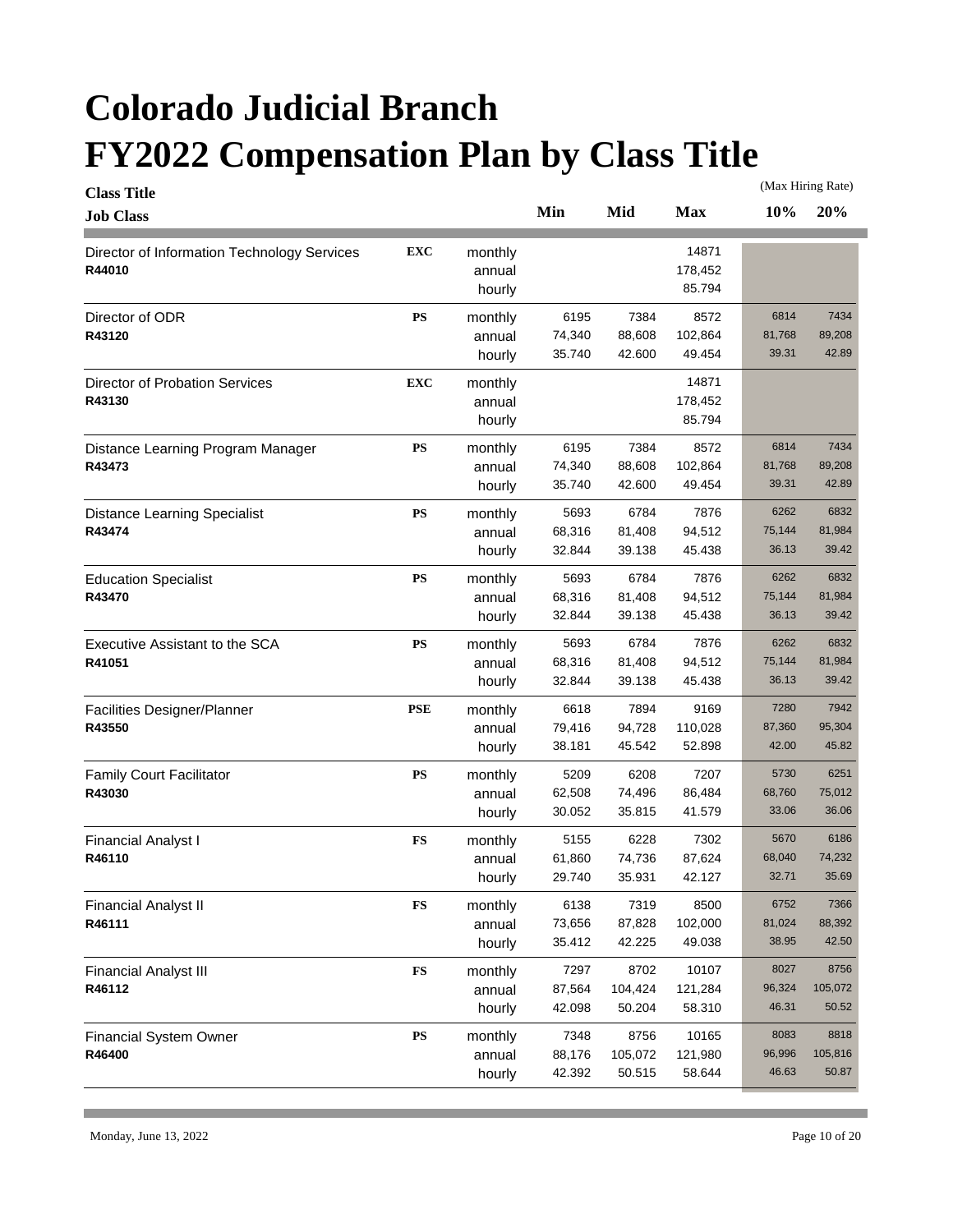|                                                                        |                  |                   |                 |         | (Max Hiring Rate) |
|------------------------------------------------------------------------|------------------|-------------------|-----------------|---------|-------------------|
| <b>Class Title</b><br><b>Job Class</b>                                 | Min              | Mid               | <b>Max</b>      | 10%     | 20%               |
| <b>PS</b><br>First Assistant Legal Counsel (SCAO)<br>monthly           | 9298             | 11088             | 12878           | 10228   | 11158             |
| R43010<br>annual                                                       | 111,576          | 133,056           | 154,536         | 122,736 | 133,896           |
| hourly                                                                 | 53.642           | 63.969            | 74.296          | 59.01   | 64.37             |
| <b>PS</b><br>HR Workforce Data Analyst<br>monthly                      | 5693             | 6784              | 7876            | 6262    | 6832              |
| R43214<br>annual                                                       | 68,316           | 81,408            | 94,512          | 75,144  | 81,984            |
| hourly                                                                 | 32.844           | 39.138            | 45.438          | 36.13   | 39.42             |
| <b>PS</b><br>monthly<br>Human Resources Analyst I                      | 5155             | 6145              | 7135            | 5670    | 6186              |
| R43211<br>annual                                                       | 61,860           | 73,740            | 85,620          | 68,040  | 74,232            |
| hourly                                                                 | 29.740           | 35.452            | 41.163          | 32.71   | 35.69             |
| <b>PS</b><br>monthly<br>Human Resources Analyst II                     | 5693             | 6784              | 7876            | 6262    | 6832              |
| R43210<br>annual                                                       | 68,316           | 81,408            | 94,512          | 75,144  | 81,984            |
| hourly                                                                 | 32.844           | 39.138            | 45.438          | 36.13   | 39.42             |
|                                                                        |                  |                   |                 |         |                   |
| <b>PS</b><br>monthly<br>Human Resources Analyst III                    | 6698             | 7982              | 9267            | 7368    | 8038              |
| R43209<br>annual                                                       | 80,376           | 95,784            | 111,204         | 88,416  | 96,456<br>46.37   |
| hourly                                                                 | 38.642           | 46.050            | 53.463          | 42.51   |                   |
| <b>PS</b><br>Human Resources Analyst IV<br>monthly                     | 7729             | 9208              | 10687           | 8502    | 9275              |
| R43208<br>annual                                                       | 92,748           | 110,496           | 128,244         | 102,024 | 111,300           |
| hourly                                                                 | 44.590           | 53.123            | 61.656          | 49.05   | 53.51             |
| <b>PS</b><br>Human Resources Assistant<br>monthly                      | 3116             | 3811              | 4506            | 3428    | 3739              |
| R41850<br>annual                                                       | 37,392           | 45,732            | 54,072          | 41,136  | 44,868            |
| hourly                                                                 | 17.977           | 21.987            | 25.996          | 19.78   | 21.57             |
| <b>PS</b><br>Human Resources System Owner<br>monthly                   | 7348             | 8756              | 10165           | 8083    | 8818              |
| R43218<br>annual                                                       | 88,176           | 105,072           | 121,980         | 96,996  | 105,816           |
| hourly                                                                 | 42.392           | 50.515            | 58.644          | 46.63   | 50.87             |
| Human Resources Technician<br><b>PS</b><br>monthly                     | 3740             | 4648              | 5555            | 4114    | 4488              |
| R43212<br>annual                                                       | 44,880           | 55,776            | 66,660          | 49,368  | 53,856            |
| hourly                                                                 | 21.577           | 26.815            | 32.048          | 23.73   | 25.89             |
| ASR<br>Human Resources Technology Specialist<br>monthly                | 4447             | 5300              | 6154            | 4892    | 5336              |
| R43477<br>annual                                                       | 53,364           | 63,600            | 73,848          | 58,704  | 64,032            |
| hourly                                                                 | 25.656           | 30.577            | 35.504          | 28.22   | 30.78             |
|                                                                        |                  |                   |                 | 7797    | 8506              |
| ${\bf PS}$<br><b>Information Security Analyst</b><br>monthly<br>R44038 | 7088             | 8448              | 9807<br>117,684 | 93,564  | 102,072           |
| annual                                                                 | 85,056<br>40.892 | 101,376<br>48.738 | 56.579          | 44.98   | 49.07             |
| hourly                                                                 |                  |                   |                 |         |                   |
| <b>PS</b><br>Integrated Information Systems Coordinator<br>monthly     | 7348             | 8756              | 10165           | 8083    | 8818              |
| R44130<br>annual                                                       | 88,176           | 105,072           | 121,980         | 96,996  | 105,816           |
| hourly                                                                 | 42.392           | 50.515            | 58.644          | 46.63   | 50.87             |
| Interpreter Scheduler<br>${\bf PS}$<br>monthly                         | 4591             | 5472              | 6353            | 5050    | 5509              |
| R41651<br>annual                                                       | 55,092           | 65,664            | 76,236          | 60,600  | 66,108            |
|                                                                        |                  |                   |                 |         |                   |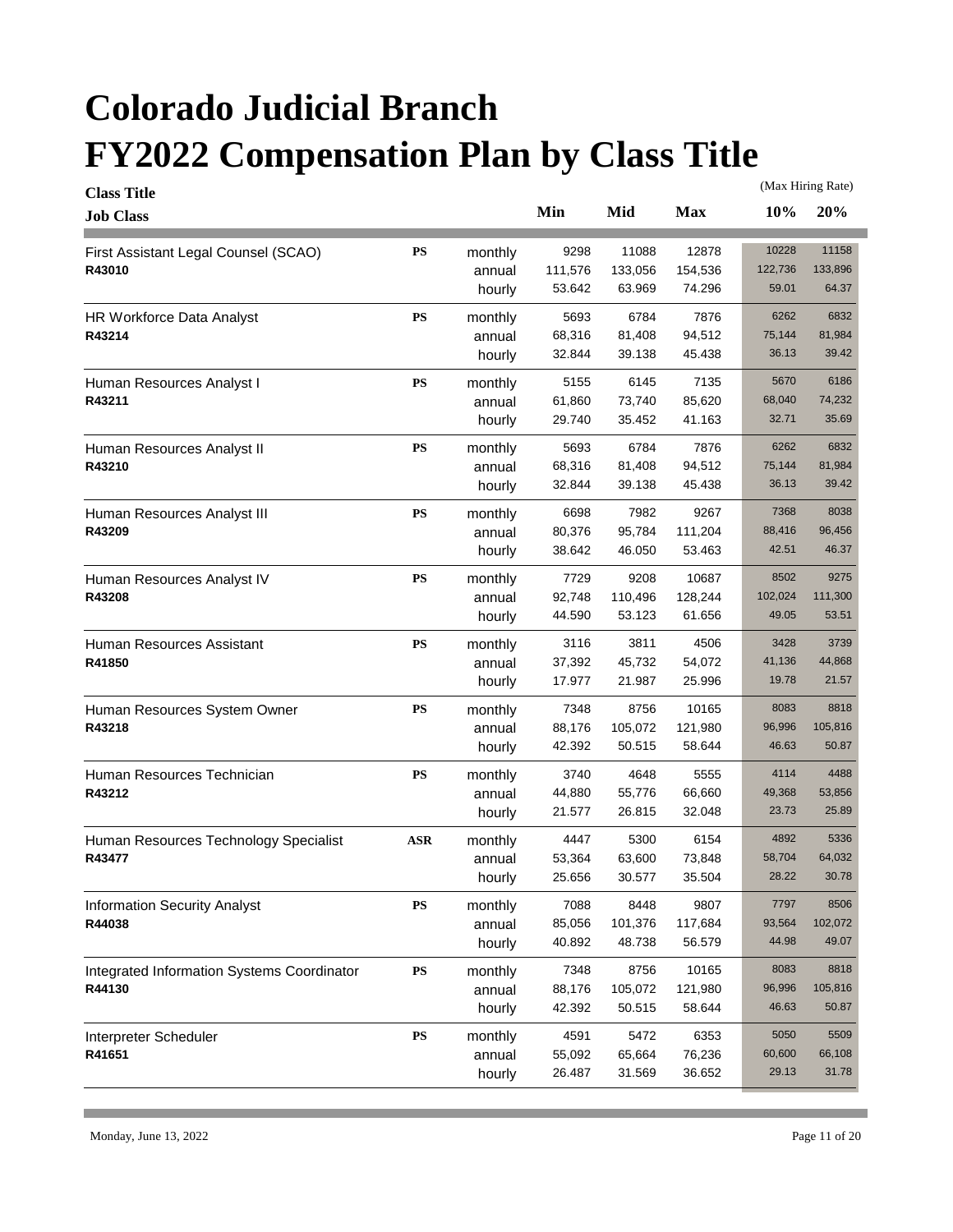| <b>Class Title</b>                          |            |         |        |         |            | (Max Hiring Rate) |         |
|---------------------------------------------|------------|---------|--------|---------|------------|-------------------|---------|
| <b>Job Class</b>                            |            |         | Min    | Mid     | <b>Max</b> | 10%               | 20%     |
| Interstate Compact Specialist               | ${\bf PS}$ | monthly | 3779   | 4613    | 5447       | 4157              | 4535    |
| R43489                                      |            | annual  | 45,348 | 55,356  | 65,364     | 49,884            | 54,420  |
|                                             |            | hourly  | 21.802 | 26.613  | 31.425     | 23.98             | 26.16   |
| <b>IT Project Manager</b>                   | ${\bf PS}$ | monthly | 7354   | 8763    | 10172      | 8089              | 8825    |
| R44155                                      |            | annual  | 88,248 | 105,156 | 122,064    | 97,068            | 105,900 |
|                                             |            | hourly  | 42.427 | 50.556  | 58.685     | 46.67             | 50.91   |
| IT Support Technician I                     | ${\bf PS}$ | monthly | 4224   | 5034    | 5843       | 4646              | 5069    |
| R44310                                      |            | annual  | 50,688 | 60,408  | 70,116     | 55,752            | 60,828  |
|                                             |            | hourly  | 24.369 | 29.042  | 33.710     | 26.80             | 29.24   |
| IT Support Technician II                    | ${\bf PS}$ | monthly | 4777   | 5695    | 6613       | 5255              | 5732    |
| R44320                                      |            | annual  | 57,324 | 68,340  | 79,356     | 63,060            | 68,784  |
|                                             |            | hourly  | 27.560 | 32.856  | 38.152     | 30.32             | 33.07   |
| Judge - Chief District Judge                | <b>JDG</b> | monthly |        |         | 14871      |                   |         |
| 400301                                      |            | annual  |        |         | 178,452    |                   |         |
|                                             |            | hourly  |        |         | 85.794     |                   |         |
| Judge - Chief Judge of the Court of Appeals | <b>JDG</b> | monthly |        |         | 15867      |                   |         |
| 400201                                      |            | annual  |        |         | 190,404    |                   |         |
|                                             |            | hourly  |        |         | 91.540     |                   |         |
| Judge - Chief Justice of the Supreme Court  | JDG        | monthly |        |         | 16503      |                   |         |
| 400101                                      |            | annual  |        |         | 198,036    |                   |         |
|                                             |            | hourly  |        |         | 95.210     |                   |         |
| Judge - County                              | <b>JDG</b> | monthly |        |         | 14232      |                   |         |
| 400400                                      |            | annual  |        |         | 170,784    |                   |         |
|                                             |            | hourly  |        |         | 82.108     |                   |         |
| Judge - Court of Appeals                    | <b>JDG</b> | monthly |        |         | 15511      |                   |         |
| 400200                                      |            | annual  |        |         | 186,132    |                   |         |
|                                             |            | hourly  |        |         | 89.487     |                   |         |
| Judge - District                            | <b>JDG</b> | monthly |        |         | 14871      |                   |         |
| 400300                                      |            | annual  |        |         | 178,452    |                   |         |
|                                             |            | hourly  |        |         | 85.794     |                   |         |
| Judge - Justice of the Supreme Court        | <b>JDG</b> | monthly |        |         | 16151      |                   |         |
| 400100                                      |            | annual  |        |         | 193,812    |                   |         |
|                                             |            | hourly  |        |         | 93.179     |                   |         |
| <b>Judicial Legal Counsel</b>               | <b>EXC</b> | monthly |        |         | 14871      |                   |         |
| 430500                                      |            | annual  |        |         | 178,452    |                   |         |
|                                             |            | hourly  |        |         | 85.794     |                   |         |
| Jury Commissioner                           | ${\bf PS}$ | monthly | 4283   | 5107    | 5931       | 4711              | 5140    |
| R41210                                      |            | annual  | 51,396 | 61,284  | 71,172     | 56,532            | 61,680  |
|                                             |            | hourly  | 24.710 | 29.463  | 34.217     | 27.18             | 29.65   |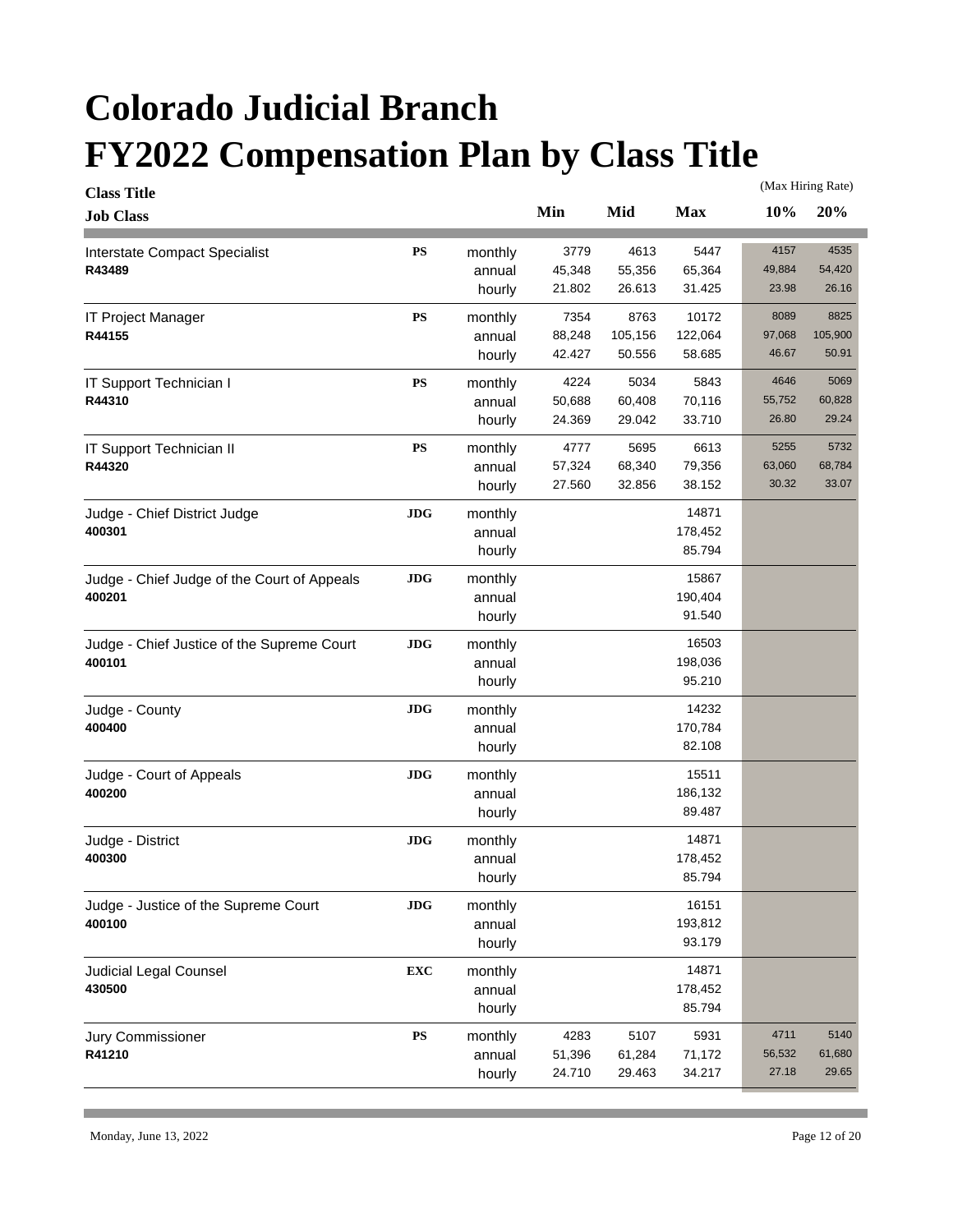| <b>Class Title</b>                   |               |         |         |         |            |         | (Max Hiring Rate) |
|--------------------------------------|---------------|---------|---------|---------|------------|---------|-------------------|
| <b>Job Class</b>                     |               |         | Min     | Mid     | <b>Max</b> | 10%     | 20%               |
| <b>Law Clerk</b>                     | <b>PS</b>     | monthly | 4132    | 4926    | 5719       | 4545    | 4958              |
| R45010                               |               | annual  | 49,584  | 59,112  | 68,628     | 54,540  | 59,496            |
|                                      |               | hourly  | 23.838  | 28.419  | 32.994     | 26.22   | 28.60             |
| Law Librarian                        | <b>PS</b>     | monthly | 4655    | 5550    | 6445       | 5120    | 5586              |
| R45110                               |               | annual  | 55,860  | 66,600  | 77,340     | 61,440  | 67,032            |
|                                      |               | hourly  | 26.856  | 32.019  | 37.183     | 29.54   | 32.23             |
| Lead Audio Visual Architect          | <b>PS</b>     | monthly | 7059    | 8562    | 10066      | 7765    | 8471              |
| R43544                               |               | annual  | 84,708  | 102,744 | 120,792    | 93,180  | 101,652           |
|                                      |               | hourly  | 40.725  | 49.396  | 58.073     | 44.80   | 48.87             |
| <b>Lead Benefits Specialist</b>      | <b>PS</b>     | monthly | 6195    | 7384    | 8572       | 6814    | 7434              |
| R43342                               |               | annual  | 74,340  | 88,608  | 102,864    | 81,768  | 89,208            |
|                                      |               | hourly  | 35.740  | 42.600  | 49.454     | 39.31   | 42.89             |
| Lead Business Systems Analyst        | $\mathbf{PS}$ | monthly | 7582    | 9036    | 10491      | 8340    | 9098              |
| R44074                               |               | annual  | 90,984  | 108,432 | 125,892    | 100,080 | 109,176           |
|                                      |               | hourly  | 43.742  | 52.131  | 60.525     | 48.12   | 52.49             |
| Lead Collections Investigator        | <b>PS</b>     | monthly | 4811    | 5735    | 6659       | 5292    | 5773              |
| R41370                               |               | annual  | 57,732  | 68,820  | 79,908     | 63,504  | 69,276            |
|                                      |               | hourly  | 27.756  | 33.087  | 38.417     | 30.53   | 33.31             |
| Lead iSeries Systems Architect       | ps            | monthly | 7766    | 9253    | 10740      | 8543    | 9319              |
| R44027                               |               | annual  | 93,192  | 111,036 | 128,880    | 102,516 | 111,828           |
|                                      |               | hourly  | 44.804  | 53.383  | 61.962     | 49.29   | 53.76             |
| Lead Network Architect               | <b>PS</b>     | monthly | 7693    | 9216    | 10740      | 8462    | 9232              |
| R44020                               |               | annual  | 92,316  | 110,592 | 128,880    | 101,544 | 110,784           |
|                                      |               | hourly  | 44.383  | 53.169  | 61.962     | 48.82   | 53.26             |
| Lead Principal Software Engineer     | <b>PS</b>     | monthly | 8046    | 10212   | 12378      | 8851    | 9655              |
| R44225                               |               | annual  | 96,552  | 122,544 | 148,536    | 106,212 | 115,860           |
|                                      |               | hourly  | 46.419  | 58.915  | 71.412     | 51.06   | 55.70             |
| <b>Lead Security Architect</b>       | ps            | monthly | 7931    | 9493    | 11055      | 8724    | 9517              |
| R44041                               |               | annual  | 95,172  | 113,916 | 132,660    | 104,688 | 114,204           |
|                                      |               | hourly  | 45.756  | 54.767  | 63.779     | 50.33   | 54.91             |
| Lead Systems Architect               | ${\bf PS}$    | monthly | 7766    | 9253    | 10740      | 8543    | 9319              |
| R44030                               |               | annual  | 93,192  | 111,036 | 128,880    | 102,516 | 111,828           |
|                                      |               | hourly  | 44.804  | 53.383  | 61.962     | 49.29   | 53.76             |
| Leadership Development Administrator | ps            | monthly | 6698    | 7982    | 9267       | 7368    | 8038              |
| R43321                               |               | annual  | 80,376  | 95,784  | 111,204    | 88,416  | 96,456            |
|                                      |               | hourly  | 38.642  | 46.050  | 53.463     | 42.51   | 46.37             |
| Legal Contracts Manager              | <b>FS</b>     | monthly | 8542    | 10187   | 11832      | 9396    | 10250             |
| R46206                               |               | annual  | 102,504 | 122,244 | 141,984    | 112,752 | 123,000           |
|                                      |               | hourly  | 49.281  | 58.771  | 68.262     | 54.21   | 59.13             |
|                                      |               |         |         |         |            |         |                   |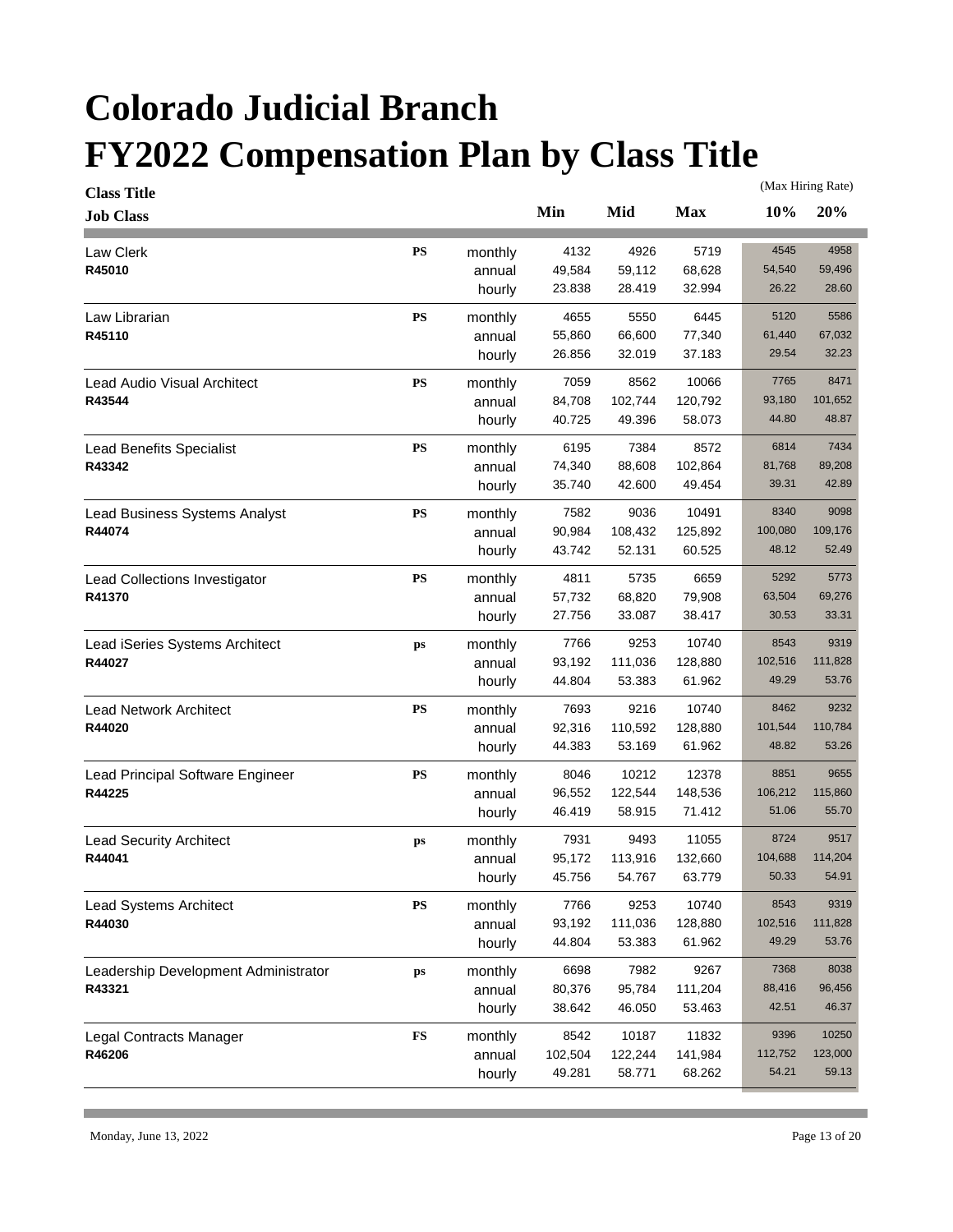| <b>Class Title</b>                   |            |                   |         |         |            |         | (Max Hiring Rate) |
|--------------------------------------|------------|-------------------|---------|---------|------------|---------|-------------------|
| <b>Job Class</b>                     |            |                   | Min     | Mid     | <b>Max</b> | 10%     | 20%               |
| Legal Research Attorney              | <b>PS</b>  | monthly           | 5756    | 6862    | 7967       | 6332    | 6907              |
| R45020                               |            | annual            | 69,072  | 82,344  | 95,604     | 75,984  | 82,884            |
|                                      |            | hourly            | 33.208  | 39.588  | 45.963     | 36.53   | 39.85             |
| Legislative Liaison                  | <b>PS</b>  | monthly           | 7065    | 8420    | 9775       | 7772    | 8478              |
| R47000                               |            | annual            | 84,780  | 101,040 | 117,300    | 93,264  | 101,736           |
|                                      |            | hourly            | 40.760  | 48.577  | 56.394     | 44.84   | 48.91             |
| Lobby Assistant                      | <b>ASR</b> | monthly           | 2833    | 3503    | 4173       | 3116    | 3400              |
| R43556                               |            | annual            | 33,996  | 42,036  | 50,076     | 37,392  | 40,800            |
|                                      |            | hourly            | 16.344  | 20.210  | 24.075     | 17.98   | 19.62             |
| Magistrate                           | <b>EXC</b> | monthly           |         |         | 12724      |         |                   |
| 450500                               |            | annual            |         |         | 152,688    |         |                   |
|                                      |            | hourly            |         |         | 73.408     |         |                   |
|                                      |            |                   |         |         |            |         |                   |
| Manager of AV & Network Arch         | <b>PS</b>  | monthly           | 9121    | 10717   | 12313      | 10033   | 10945             |
| R44019                               |            | annual            | 109,452 | 128,604 | 147,756    | 120,396 | 131,340           |
|                                      |            | hourly            | 52.621  | 61.829  | 71.037     | 57.88   | 63.14             |
| Manager of Data Analytics/QA         | <b>PS</b>  | monthly           | 9121    | 10717   | 12313      | 10033   | 10945             |
| R44060                               |            | annual            | 109,452 | 128,604 | 147,756    | 120,396 | 131,340           |
|                                      |            | hourly            | 52.621  | 61.829  | 71.037     | 57.88   | 63.14             |
| Manager of Information Security      | <b>PS</b>  | monthly           | 9333    | 11356   | 13379      | 10266   | 11200             |
| R44350                               |            | annual            | 111,996 | 136,272 | 160,548    | 123,192 | 134,400           |
|                                      |            | hourly            | 53.844  | 65.515  | 77.187     | 59.23   | 64.62             |
| Manager of Infrastructure            | <b>PS</b>  | monthly           | 9333    | 11356   | 13379      | 10266   | 11200             |
| R44059                               |            | annual            | 111,996 | 136,272 | 160,548    | 123,192 | 134,400           |
|                                      |            | hourly            | 53.844  | 65.515  | 77.187     | 59.23   | 64.62             |
| Manager of Portfolio & Programs      | <b>PS</b>  | monthly           | 9333    | 11356   | 13379      | 10266   | 11200             |
| R44292                               |            | annual            | 111,996 | 136,272 | 160,548    | 123,192 | 134,400           |
|                                      |            | hourly            | 53.844  | 65.515  | 77.187     | 59.23   | 64.62             |
| Manager of Software Arch & Design    | <b>PS</b>  | monthly           | 9333    | 11356   | 13379      | 10266   | 11200             |
| R44291                               |            | annual            | 111,996 | 136,272 | 160,548    | 123,192 | 134,400           |
|                                      |            | hourly            | 53.844  | 65.515  | 77.187     | 59.23   | 64.62             |
| Manager of Technical Services        | ${\bf PS}$ | monthly           | 9121    | 10717   | 12313      | 10033   | 10945             |
| R44330                               |            | annual            | 109,452 | 128,604 | 147,756    | 120,396 | 131,340           |
|                                      |            | hourly            | 52.621  | 61.829  | 71.037     | 57.88   | 63.14             |
|                                      | <b>PS</b>  |                   | 5228    | 6232    | 7237       | 5751    | 6274              |
| Managing Court Interpreter<br>R41650 |            | monthly<br>annual | 62,736  | 74,784  | 86,844     | 69,012  | 75,288            |
|                                      |            | hourly            | 30.162  | 35.954  | 41.752     | 33.18   | 36.20             |
|                                      |            |                   |         |         |            |         |                   |
| Managing Court Interpreter II        | ${\bf PS}$ | monthly           | 5490    | 6544    | 7598       | 6039    | 6588              |
| R41649                               |            | annual            | 65,880  | 78,528  | 91,176     | 72,468  | 79,056            |
|                                      |            | hourly            | 31.673  | 37.754  | 43.835     | 34.84   | 38.01             |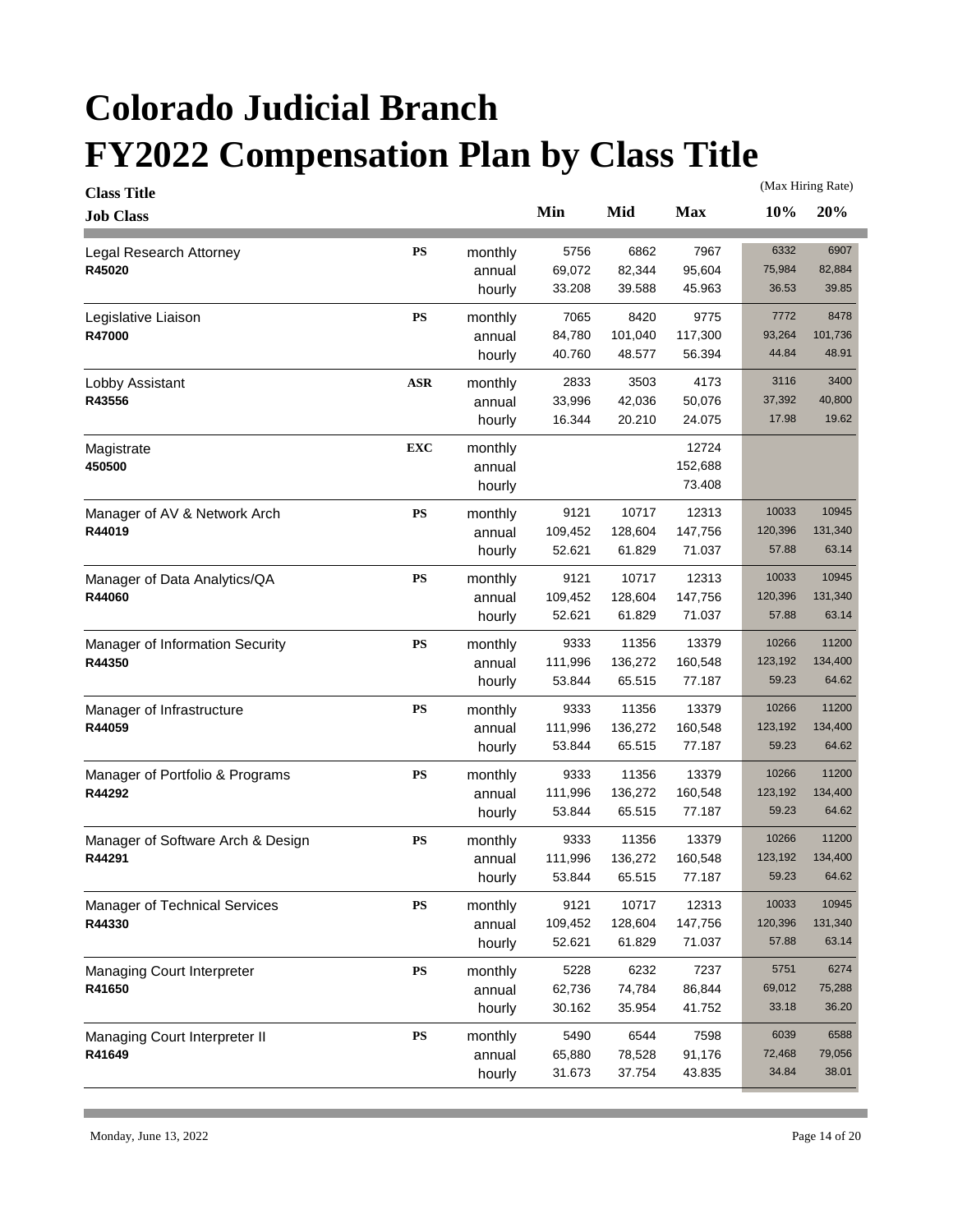| <b>Class Title</b>                     |            |         |        |         |            | (Max Hiring Rate) |         |  |
|----------------------------------------|------------|---------|--------|---------|------------|-------------------|---------|--|
| <b>Job Class</b>                       |            |         | Min    | Mid     | <b>Max</b> | 10%               | 20%     |  |
| Managing Court Reporter                | $\bf ASR$  | monthly | 5222   | 6224    | 7225       | 5744              | 6266    |  |
| R41640                                 |            | annual  | 62,664 | 74,688  | 86,700     | 68,928            | 75,192  |  |
|                                        |            | hourly  | 30.127 | 35.908  | 41.683     | 33.14             | 36.15   |  |
| Managing Court Reporter I (Real Time)  | <b>ASR</b> | monthly | 5483   | 6535    | 7587       | 6031              | 6580    |  |
| R41461                                 |            | annual  | 65,796 | 78,420  | 91,044     | 72,372            | 78,960  |  |
|                                        |            | hourly  | 31.633 | 37.702  | 43.771     | 34.79             | 37.96   |  |
| Managing Court Reporter II (Real Time) | <b>ASR</b> | monthly | 5758   | 6862    | 7967       | 6334              | 6910    |  |
| R41462                                 |            | annual  | 69,096 | 82,344  | 95,604     | 76,008            | 82,920  |  |
|                                        |            | hourly  | 33.219 | 39.588  | 45.963     | 36.54             | 39.87   |  |
| <b>Mediation Coordinator</b>           | ${\bf PS}$ | monthly | 5506   | 6563    | 7620       | 6057              | 6607    |  |
| R41295                                 |            | annual  | 66,072 | 78,756  | 91,440     | 72,684            | 79,284  |  |
|                                        |            | hourly  | 31.765 | 37.863  | 43.962     | 34.94             | 38.12   |  |
| Network Engineer I                     | ${\bf PS}$ | monthly | 5152   | 6140    | 7128       | 5667              | 6182    |  |
| R44031                                 |            | annual  | 61,824 | 73,680  | 85,536     | 68,004            | 74,184  |  |
|                                        |            | hourly  | 29.723 | 35.423  | 41.123     | 32.69             | 35.67   |  |
| Network Engineer II                    | <b>PS</b>  | monthly | 6029   | 7186    | 8342       | 6632              | 7235    |  |
| R44032                                 |            | annual  | 72,348 | 86,232  | 100,104    | 79,584            | 86,820  |  |
|                                        |            | hourly  | 34.783 | 41.458  | 48.127     | 38.26             | 41.74   |  |
| <b>Network Security Engineer</b>       | ${\bf PS}$ | monthly | 7198   | 8704    | 10211      | 7918              | 8638    |  |
| R44035                                 |            | annual  | 86,376 | 104,448 | 122,532    | 95,016            | 103,656 |  |
|                                        |            | hourly  | 41.527 | 50.215  | 58.910     | 45.68             | 49.83   |  |
| Payroll Analyst                        | <b>FS</b>  | monthly | 4325   | 5154    | 5984       | 4758              | 5190    |  |
| R43231                                 |            | annual  | 51,900 | 61,848  | 71,808     | 57,096            | 62,280  |  |
|                                        |            | hourly  | 24.952 | 29.735  | 34.523     | 27.45             | 29.94   |  |
| Payroll Supervisor                     | ${\bf FS}$ | monthly | 6698   | 7982    | 9267       | 7368              | 8038    |  |
| R43230                                 |            | annual  | 80,376 | 95,784  | 111,204    | 88,416            | 96,456  |  |
|                                        |            | hourly  | 38.642 | 46.050  | 53.463     | 42.51             | 46.37   |  |
| <b>Probation Compact Administrator</b> | ${\bf PS}$ | monthly | 6698   | 7982    | 9267       | 7368              | 8038    |  |
| R42130                                 |            | annual  | 80,376 | 95,784  | 111,204    | 88,416            | 96,456  |  |
|                                        |            | hourly  | 38.642 | 46.050  | 53.463     | 42.51             | 46.37   |  |
| <b>Probation Manager</b>               | ${\bf PS}$ | monthly | 7014   | 8536    | 10059      | 7715              | 8417    |  |
| R42122                                 |            | annual  | 84,168 | 102,432 | 120,708    | 92,580            | 101,004 |  |
|                                        |            | hourly  | 40.465 | 49.246  | 58.033     | 44.51             | 48.56   |  |
| Probation Officer                      | ${\bf PS}$ | monthly | 4126   | 5792    | 7457       | 4539              | 4951    |  |
| R58000                                 |            | annual  | 49,512 | 69,504  | 89,484     | 54,468            | 59,412  |  |
|                                        |            | hourly  | 23.804 | 33.415  | 43.021     | 26.19             | 28.56   |  |
| <b>Probation Services Analyst I</b>    | ${\bf PS}$ | monthly | 5155   | 6145    | 7135       | 5670              | 6186    |  |
| R43485                                 |            | annual  | 61,860 | 73,740  | 85,620     | 68,040            | 74,232  |  |
|                                        |            | hourly  | 29.740 | 35.452  | 41.163     | 32.71             | 35.69   |  |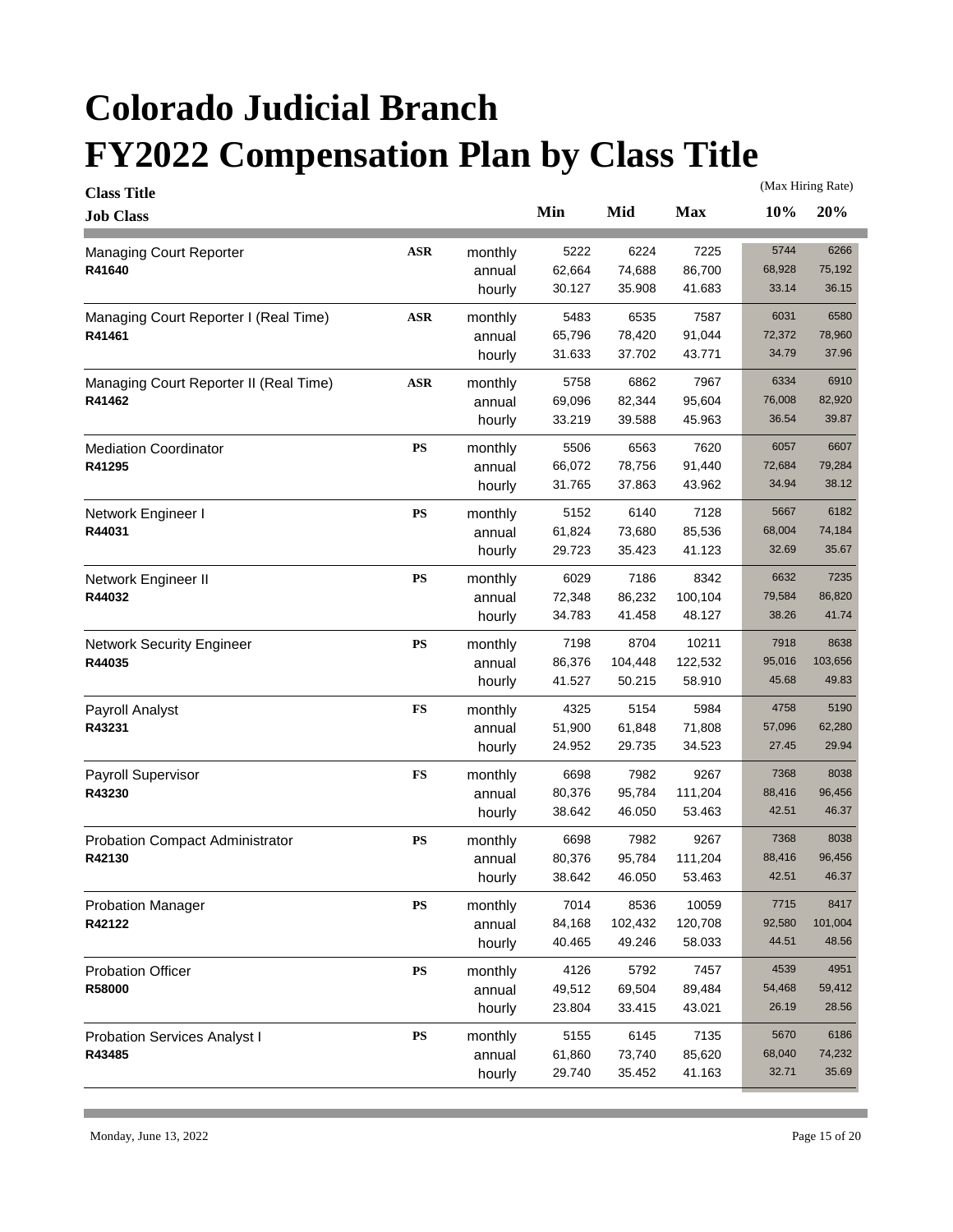| <b>Class Title</b>                    |               |         |         |         |            |         | (Max Hiring Rate) |
|---------------------------------------|---------------|---------|---------|---------|------------|---------|-------------------|
| <b>Job Class</b>                      |               |         | Min     | Mid     | <b>Max</b> | 10%     | 20%               |
| <b>Probation Services Analyst II</b>  | <b>PS</b>     | monthly | 5693    | 6784    | 7876       | 6262    | 6832              |
| R43486                                |               | annual  | 68,316  | 81,408  | 94,512     | 75,144  | 81,984            |
|                                       |               | hourly  | 32.844  | 39.138  | 45.438     | 36.13   | 39.42             |
| <b>Probation Services Analyst III</b> | <b>PS</b>     | monthly | 6698    | 7982    | 9267       | 7368    | 8038              |
| R43487                                |               | annual  | 80,376  | 95,784  | 111,204    | 88,416  | 96,456            |
|                                       |               | hourly  | 38.642  | 46.050  | 53.463     | 42.51   | 46.37             |
| Probation Services Analyst IV         | ${\bf PS}$    | monthly | 7729    | 9208    | 10687      | 8502    | 9275              |
| R43488                                |               | annual  | 92,748  | 110,496 | 128,244    | 102,024 | 111,300           |
|                                       |               | hourly  | 44.590  | 53.123  | 61.656     | 49.05   | 53.51             |
| <b>Probation Supervisor</b>           | ${\bf PS}$    | monthly | 6096    | 7479    | 8862       | 6706    | 7315              |
| R58100                                |               | annual  | 73,152  | 89,748  | 106,344    | 80,472  | 87,780            |
|                                       |               | hourly  | 35.169  | 43.148  | 51.127     | 38.69   | 42.20             |
| Problem Solving Court Coordinator I   | <b>PS</b>     | monthly | 5006    | 5966    | 6926       | 5507    | 6007              |
| R41671                                |               | annual  | 60,072  | 71,592  | 83,112     | 66,084  | 72,084            |
|                                       |               | hourly  | 28.881  | 34.419  | 39.958     | 31.77   | 34.66             |
| Problem Solving Court Coordinator II  | <b>PS</b>     | monthly | 5527    | 6587    | 7647       | 6080    | 6632              |
| R41672                                |               | annual  | 66,324  | 79,044  | 91,764     | 72,960  | 79,584            |
|                                       |               | hourly  | 31.887  | 38.002  | 44.117     | 35.08   | 38.26             |
| Project Analyst                       | ${\bf PS}$    | monthly | 6536    | 7680    | 8824       | 7190    | 7843              |
| R44156                                |               | annual  | 78,432  | 92,160  | 105,888    | 86,280  | 94,116            |
|                                       |               | hourly  | 37.708  | 44.308  | 50.908     | 41.48   | 45.25             |
| <b>Property Administrator</b>         | <b>ASR</b>    | monthly | 3116    | 3811    | 4506       | 3428    | 3739              |
| R43555                                |               | annual  | 37,392  | 45,732  | 54,072     | 41,136  | 44,868            |
|                                       |               | hourly  | 17.977  | 21.987  | 25.996     | 19.78   | 21.57             |
| <b>Property Manager</b>               | <b>PSE</b>    | monthly | 8342    | 9984    | 11627      | 9176    | 10010             |
| R43546                                |               | annual  | 100,104 | 119,808 | 139,524    | 110,112 | 120,120           |
|                                       |               | hourly  | 48.127  | 57.600  | 67.079     | 52.94   | 57.75             |
| Protective Proceedings Monitor        | <b>ASR</b>    | monthly | 3779    | 4613    | 5447       | 4157    | 4535              |
| R43531                                |               | annual  | 45,348  | 55,356  | 65,364     | 49,884  | 54,420            |
|                                       |               | hourly  | 21.802  | 26.613  | 31.425     | 23.98   | 26.16             |
| <b>Public Information Coordinator</b> | ${\bf PS}$    | monthly | 5693    | 6784    | 7876       | 6262    | 6832              |
| R43222                                |               | annual  | 68,316  | 81,408  | 94,512     | 75,144  | 81,984            |
|                                       |               | hourly  | 32.844  | 39.138  | 45.438     | 36.13   | 39.42             |
| <b>Public Information Manager</b>     | ${\bf PS}$    | monthly | 7729    | 9208    | 10687      | 8502    | 9275              |
| R44050                                |               | annual  | 92,748  | 110,496 | 128,244    | 102,024 | 111,300           |
|                                       |               | hourly  | 44.590  | 53.123  | 61.656     | 49.05   | 53.51             |
| <b>Purchasing Agent</b>               | $\mathbf{FS}$ | monthly | 5154    | 6569    | 7984       | 5669    | 6185              |
| R46200                                |               | annual  | 61,848  | 78,828  | 95,808     | 68,028  | 74,220            |
|                                       |               | hourly  | 29.735  | 37.898  | 46.062     | 32.71   | 35.68             |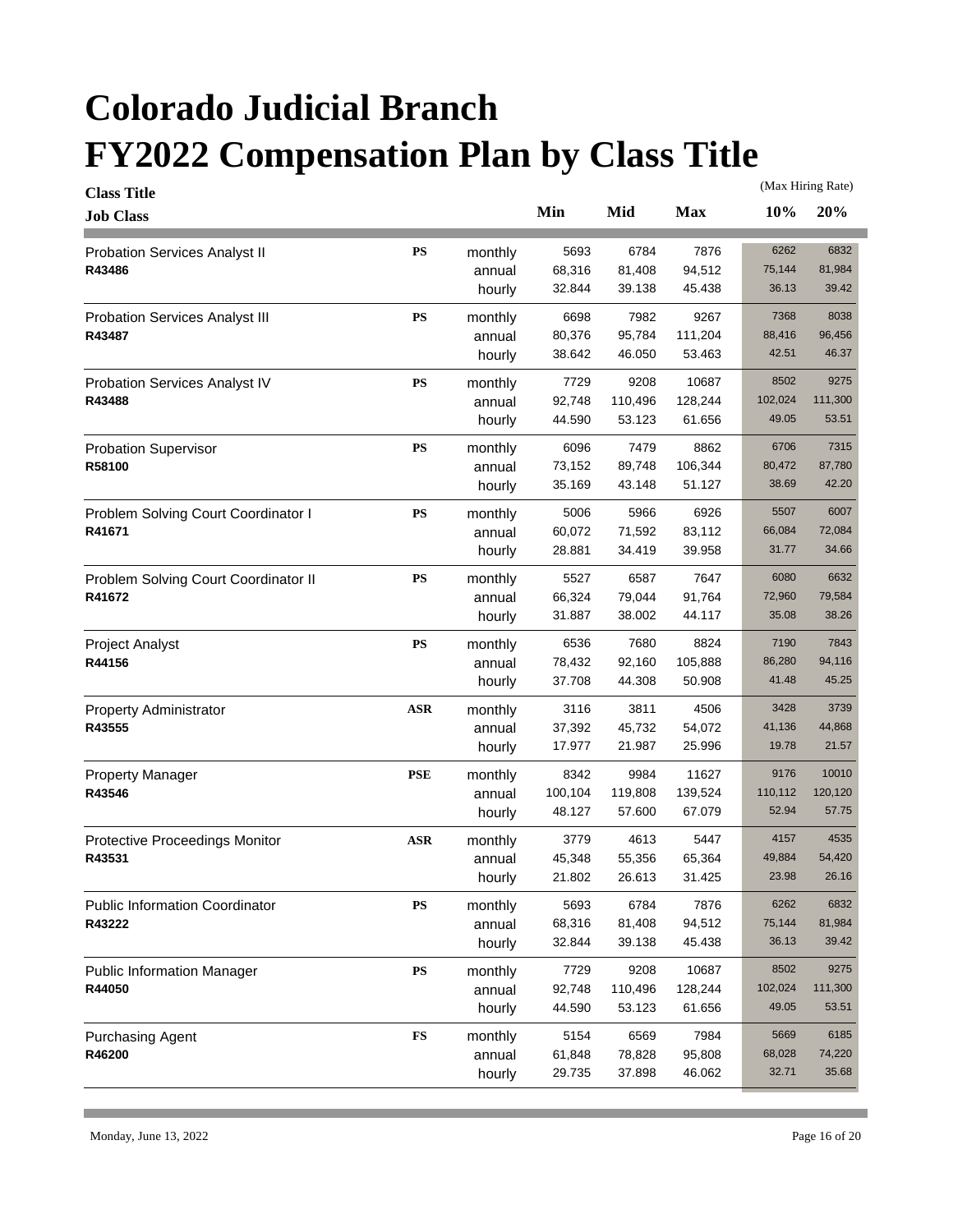| <b>Class Title</b>                    |            |         |         |         |            | (Max Hiring Rate) |         |  |
|---------------------------------------|------------|---------|---------|---------|------------|-------------------|---------|--|
| <b>Job Class</b>                      |            |         | Min     | Mid     | <b>Max</b> | 10%               | 20%     |  |
| <b>Purchasing Manager</b>             | <b>PS</b>  | monthly | 7369    | 9024    | 10678      | 8106              | 8843    |  |
| R46201                                |            | annual  | 88,428  | 108,288 | 128,136    | 97,272            | 106,116 |  |
|                                       |            | hourly  | 42.513  | 52.062  | 61.604     | 46.77             | 51.02   |  |
| QA Analyst I                          | <b>PS</b>  | monthly | 5305    | 6324    | 7343       | 5836              | 6366    |  |
| R44061                                |            | annual  | 63,660  | 75,888  | 88,116     | 70,032            | 76,392  |  |
|                                       |            | hourly  | 30.606  | 36.485  | 42.363     | 33.67             | 36.73   |  |
| QA Analyst II                         | ${\bf PS}$ | monthly | 5859    | 6982    | 8105       | 6445              | 7031    |  |
| R44062                                |            | annual  | 70,308  | 83,784  | 97,260     | 77,340            | 84,372  |  |
|                                       |            | hourly  | 33.802  | 40.281  | 46.760     | 37.18             | 40.56   |  |
| QA Testing Lead                       | ${\bf PS}$ | monthly | 7582    | 9033    | 10484      | 8340              | 9098    |  |
| R44068                                |            | annual  | 90,984  | 108,396 | 125,808    | 100,080           | 109,176 |  |
|                                       |            | hourly  | 43.742  | 52.113  | 60.485     | 48.12             | 52.49   |  |
| <b>Reporter of Decisions</b>          | <b>EXC</b> | monthly | 8708    | 10376   | 12043      | 9579              | 10450   |  |
| R45070                                |            | annual  | 104,496 | 124,512 | 144,516    | 114,948           | 125,400 |  |
|                                       |            | hourly  | 50.238  | 59.862  | 69.479     | 55.26             | 60.29   |  |
| Self-Represented Litigant Coordinator | <b>PS</b>  | monthly | 4040    | 4940    | 5840       | 4444              | 4848    |  |
| R45040                                |            | annual  | 48,480  | 59,280  | 70,080     | 53,328            | 58,176  |  |
|                                       |            | hourly  | 23.308  | 28.500  | 33.692     | 25.64             | 27.97   |  |
| Senior Application Security Engineer  | <b>PS</b>  | monthly | 7644    | 9702    | 11759      | 8408              | 9173    |  |
| R44039                                |            | annual  | 91,728  | 116,424 | 141,108    | 100,896           | 110,076 |  |
|                                       |            | hourly  | 44.100  | 55.973  | 67.840     | 48.51             | 52.92   |  |
| Senior Assistant Legal Counsel        | ${\bf PS}$ | monthly | 7465    | 8896    | 10327      | 8212              | 8958    |  |
| R43015                                |            | annual  | 89,580  | 106,752 | 123,924    | 98,544            | 107,496 |  |
|                                       |            | hourly  | 43.067  | 51.323  | 59.579     | 47.38             | 51.68   |  |
| Senior Audio Visual Engineer          | ${\bf PS}$ | monthly | 6417    | 7784    | 9151       | 7059              | 7700    |  |
| R43549                                |            | annual  | 77,004  | 93,408  | 109,812    | 84,708            | 92,400  |  |
|                                       |            | hourly  | 37.021  | 44.908  | 52.794     | 40.73             | 44.42   |  |
| Senior Business Analyst               | <b>PS</b>  | monthly | 6893    | 8215    | 9537       | 7582              | 8272    |  |
| R44073                                |            | annual  | 82,716  | 98,580  | 114,444    | 90,984            | 99,264  |  |
|                                       |            | hourly  | 39.767  | 47.394  | 55.021     | 43.74             | 47.72   |  |
| Senior Cloud Engineer                 | ${\bf PS}$ | monthly | 7396    | 8812    | 10228      | 8136              | 8875    |  |
| R44360                                |            | annual  | 88,752  | 105,744 | 122,736    | 97,632            | 106,500 |  |
|                                       |            | hourly  | 42.669  | 50.838  | 59.008     | 46.94             | 51.20   |  |
| Senior Customer Support Technician    | $\bf ASR$  | monthly | 5004    | 5831    | 6658       | 5504              | 6005    |  |
| R44083                                |            | annual  | 60,048  | 69,972  | 79,896     | 66,048            | 72,060  |  |
|                                       |            | hourly  | 28.869  | 33.640  | 38.412     | 31.75             | 34.64   |  |
| Senior IT Support Technician          | ${\bf PS}$ | monthly | 5484    | 6536    | 7589       | 6032              | 6581    |  |
| R44321                                |            | annual  | 65,808  | 78,432  | 91,068     | 72,384            | 78,972  |  |
|                                       |            | hourly  | 31.638  | 37.708  | 43.783     | 34.80             | 37.97   |  |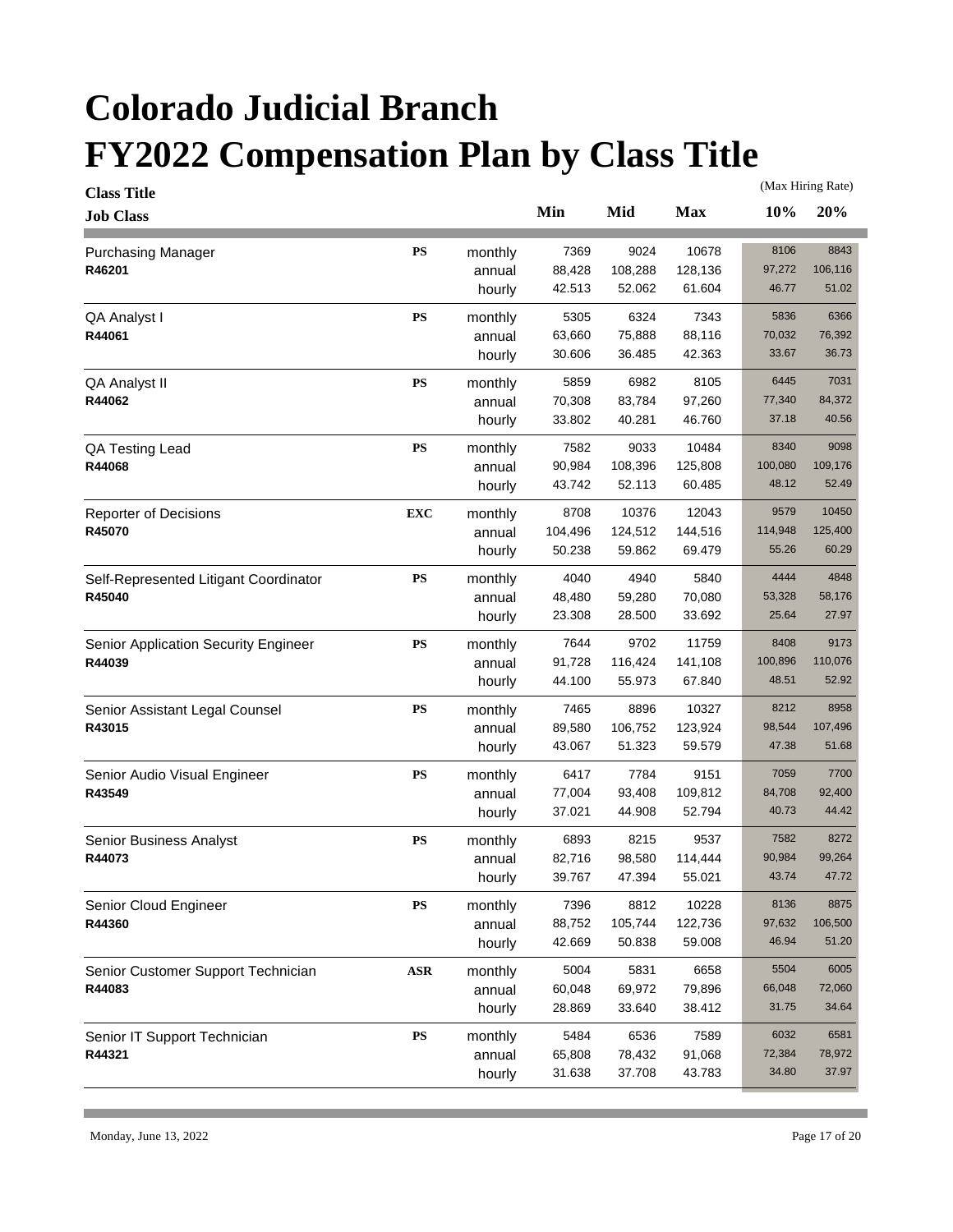| <b>Class Title</b>                     |            |         |        |         |            |         | (Max Hiring Rate) |
|----------------------------------------|------------|---------|--------|---------|------------|---------|-------------------|
| <b>Job Class</b>                       |            |         | Min    | Mid     | <b>Max</b> | 10%     | 20%               |
| Senior Network Engineer                | <b>PS</b>  | monthly | 7307   | 8707    | 10107      | 8038    | 8768              |
| R44033                                 |            | annual  | 87,684 | 104,484 | 121,284    | 96,456  | 105,216           |
|                                        |            | hourly  | 42.156 | 50.233  | 58.310     | 46.37   | 50.58             |
| Senior Network Security Engineer       | <b>PS</b>  | monthly | 7693   | 9216    | 10740      | 8462    | 9232              |
| R44034                                 |            | annual  | 92,316 | 110,592 | 128,880    | 101,544 | 110,784           |
|                                        |            | hourly  | 44.383 | 53.169  | 61.962     | 48.82   | 53.26             |
| Senior QA Analyst                      | <b>PS</b>  | monthly | 6893   | 8215    | 9537       | 7582    | 8272              |
| R44063                                 |            | annual  | 82,716 | 98,580  | 114,444    | 90,984  | 99,264            |
|                                        |            | hourly  | 39.767 | 47.394  | 55.021     | 43.74   | 47.72             |
| Senior RPG Software Engineer           | <b>PS</b>  | monthly | 7644   | 9702    | 11759      | 8408    | 9173              |
| R44301                                 |            | annual  | 91,728 | 116,424 | 141,108    | 100,896 | 110,076           |
|                                        |            | hourly  | 44.100 | 55.973  | 67.840     | 48.51   | 52.92             |
| Senior Software Engineer               | <b>PS</b>  | monthly | 7644   | 9702    | 11759      | 8408    | 9173              |
| R44300                                 |            | annual  | 91,728 | 116,424 | 141,108    | 100,896 | 110,076           |
|                                        |            | hourly  | 44.100 | 55.973  | 67.840     | 48.51   | 52.92             |
| Senior Systems Engineer                | <b>PS</b>  | monthly | 7094   | 8454    | 9814       | 7803    | 8513              |
| R44023                                 |            | annual  | 85,128 | 101,448 | 117,768    | 93,636  | 102,156           |
|                                        |            | hourly  | 40.927 | 48.773  | 56.619     | 45.02   | 49.11             |
| Senior Unified Communications Engineer | <b>PS</b>  | monthly | 7553   | 9040    | 10528      | 8308    | 9064              |
| R44123                                 |            | annual  | 90,636 | 108,480 | 126,336    | 99,696  | 108,768           |
|                                        |            | hourly  | 43.575 | 52.154  | 60.738     | 47.93   | 52.29             |
| Software Engineer I                    | <b>PS</b>  | monthly | 4478   | 7074    | 9669       | 4926    | 5374              |
| R44210                                 |            | annual  | 53,736 | 84,888  | 116,028    | 59,112  | 64,488            |
|                                        |            | hourly  | 25.835 | 40.812  | 55.783     | 28.42   | 31.00             |
| Software Engineer II                   | <b>PS</b>  | monthly | 7261   | 8850    | 10438      | 7987    | 8713              |
| R44220                                 |            | annual  | 87,132 | 106,200 | 125,256    | 95,844  | 104,556           |
|                                        |            | hourly  | 41.890 | 51.058  | 60.219     | 46.08   | 50.27             |
| Specialist                             | <b>ASR</b> | monthly | 3779   | 4613    | 5447       | 4157    | 4535              |
| R57100                                 |            | annual  | 45,348 | 55,356  | 65,364     | 49,884  | 54,420            |
|                                        |            | hourly  | 21.802 | 26.613  | 31.425     | 23.98   | 26.16             |
| <b>Staff Assistant</b>                 | ${\bf PS}$ | monthly | 4447   | 5300    | 6154       | 4892    | 5336              |
| R41065                                 |            | annual  | 53,364 | 63,600  | 73,848     | 58,704  | 64,032            |
|                                        |            | hourly  | 25.656 | 30.577  | 35.504     | 28.22   | 30.78             |
| <b>Staff Assistant (District)</b>      | <b>PS</b>  | monthly | 4447   | 5300    | 6154       | 4892    | 5336              |
| R41060                                 |            | annual  | 53,364 | 63,600  | 73,848     | 58,704  | 64,032            |
|                                        |            | hourly  | 25.656 | 30.577  | 35.504     | 28.22   | 30.78             |
| Staff Assistant (SCAO)                 | ${\bf PS}$ | monthly | 4008   | 4778    | 5548       | 4409    | 4810              |
| R41050                                 |            | annual  | 48,096 | 57,336  | 66,576     | 52,908  | 57,720            |
|                                        |            | hourly  | 23.123 | 27.565  | 32.008     | 25.44   | 27.75             |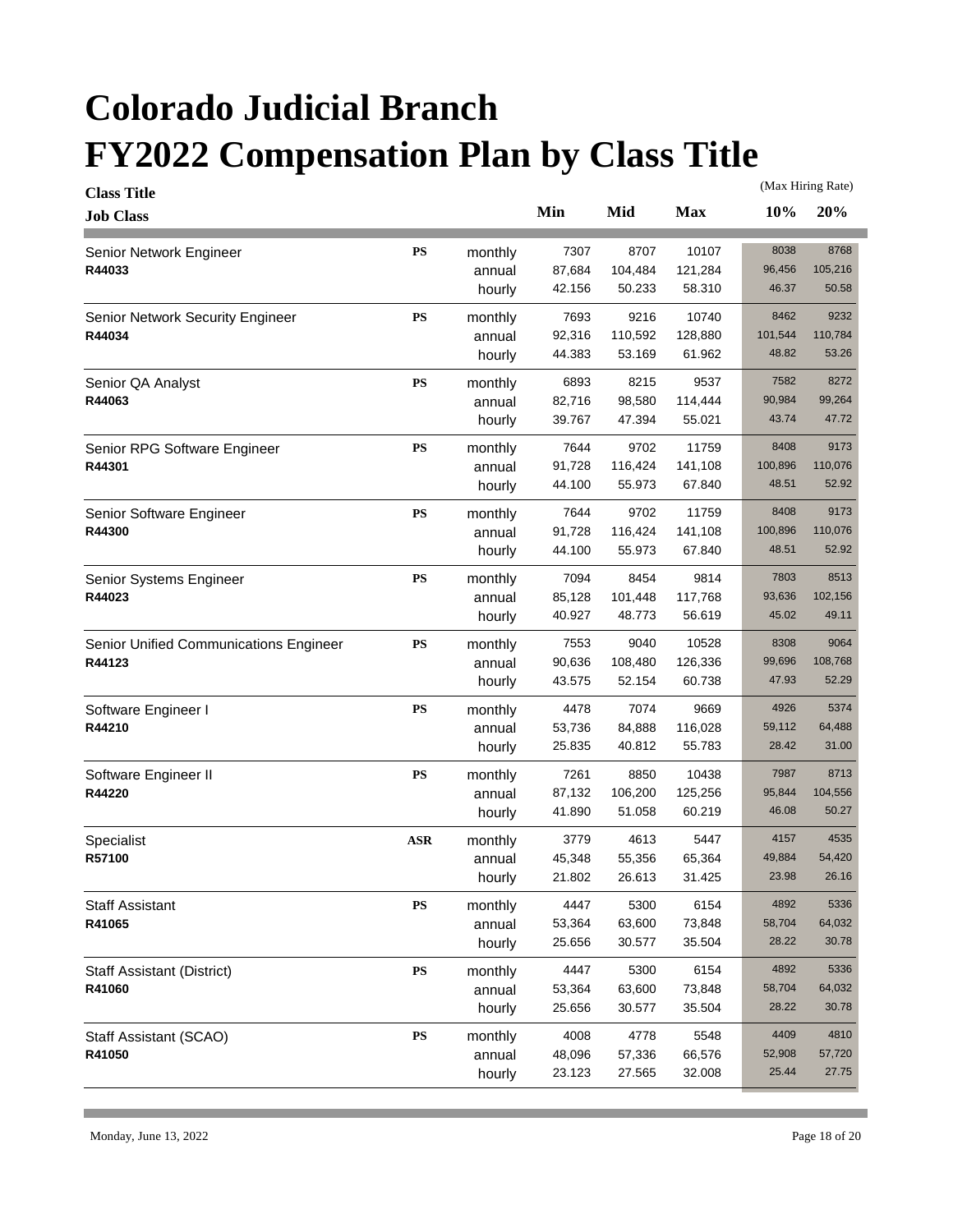| <b>Class Title</b>                  |            |         |         |         | (Max Hiring Rate) |         |         |
|-------------------------------------|------------|---------|---------|---------|-------------------|---------|---------|
| <b>Job Class</b>                    |            |         | Min     | Mid     | <b>Max</b>        | 10%     | 20%     |
| Staff Attorney, Court of Appeals    | <b>PS</b>  | monthly | 6890    | 8210    | 9530              | 7579    | 8268    |
| R45310                              |            | annual  | 82,680  | 98,520  | 114,360           | 90,948  | 99,216  |
|                                     |            | hourly  | 39.750  | 47.365  | 54.981            | 43.73   | 47.70   |
| Staff Attorney, Supreme Court       | EXE        | monthly | 8336    | 9932    | 11529             | 9170    | 10003   |
| R45325                              |            | annual  | 100,032 | 119,184 | 138,348           | 110,040 | 120,036 |
|                                     |            | hourly  | 48.092  | 57.300  | 66.513            | 52.90   | 57.71   |
| Staff Development Administrator     | <b>PS</b>  | monthly | 7729    | 9208    | 10687             | 8502    | 9275    |
| R43220                              |            | annual  | 92,748  | 110,496 | 128,244           | 102,024 | 111,300 |
|                                     |            | hourly  | 44.590  | 53.123  | 61.656            | 49.05   | 53.51   |
| <b>State Court Administrator</b>    | <b>EXC</b> | monthly |         |         | 15867             |         |         |
| 400202                              |            | annual  |         |         | 190,404           |         |         |
|                                     |            | hourly  |         |         | 91.540            |         |         |
| Supervising Law Librarian           | <b>PS</b>  | monthly | 6455    | 7692    | 8929              | 7100    | 7746    |
| R45120                              |            | annual  | 77,460  | 92,304  | 107,148           | 85,200  | 92,952  |
|                                     |            | hourly  | 37.240  | 44.377  | 51.513            | 40.96   | 44.69   |
| Supervising Legal Research Attorney | <b>PS</b>  | monthly | 6332    | 7548    | 8764              | 6965    | 7598    |
| R45023                              |            | annual  | 75,984  | 90,576  | 105,168           | 83,580  | 91,176  |
|                                     |            | hourly  | 36.531  | 43.546  | 50.562            | 40.18   | 43.83   |
| Supervisor I                        | <b>ASR</b> | monthly | 4117    | 5360    | 6604              | 4529    | 4940    |
| R57200                              |            | annual  | 49,404  | 64,320  | 79,248            | 54,348  | 59,280  |
|                                     |            | hourly  | 23.752  | 30.923  | 38.100            | 26.13   | 28.50   |
| Supervisor II                       | <b>ASR</b> | monthly | 4669    | 6172    | 7674              | 5136    | 5603    |
| R57300                              |            | annual  | 56,028  | 74,064  | 92,088            | 61,632  | 67,236  |
|                                     |            | hourly  | 26.937  | 35.608  | 44.273            | 29.63   | 32.33   |
| <b>Support Services</b>             | <b>ASR</b> | monthly | 3233    | 4056    | 4879              | 3556    | 3880    |
| R51300                              |            | annual  | 38,796  | 48,672  | 58,548            | 42,672  | 46,560  |
|                                     |            | hourly  | 18.652  | 23.400  | 28.148            | 20.52   | 22.38   |
| Supreme Court Librarian             | <b>PS</b>  | monthly | 7737    | 9219    | 10701             | 8511    | 9284    |
| R45100                              |            | annual  | 92,844  | 110,628 | 128,412           | 102,132 | 111,408 |
|                                     |            | hourly  | 44.637  | 53.187  | 61.737            | 49.10   | 53.56   |
| Systems Engineer I                  | ${\bf PS}$ | monthly | 5152    | 6140    | 7128              | 5667    | 6182    |
| R44021                              |            | annual  | 61,824  | 73,680  | 85,536            | 68,004  | 74,184  |
|                                     |            | hourly  | 29.723  | 35.423  | 41.123            | 32.69   | 35.67   |
| Systems Engineer II                 | <b>PS</b>  | monthly | 5854    | 6977    | 8100              | 6439    | 7025    |
| R44022                              |            | annual  | 70,248  | 83,724  | 97,200            | 77,268  | 84,300  |
|                                     |            | hourly  | 33.773  | 40.252  | 46.731            | 37.15   | 40.53   |
| <b>Systems Security Engineer</b>    | ${\bf PS}$ | monthly | 6802    | 8226    | 9649              | 7482    | 8162    |
| R44036                              |            | annual  | 81,624  | 98,712  | 115,788           | 89,784  | 97,944  |
|                                     |            | hourly  | 39.242  | 47.458  | 55.667            | 43.17   | 47.09   |